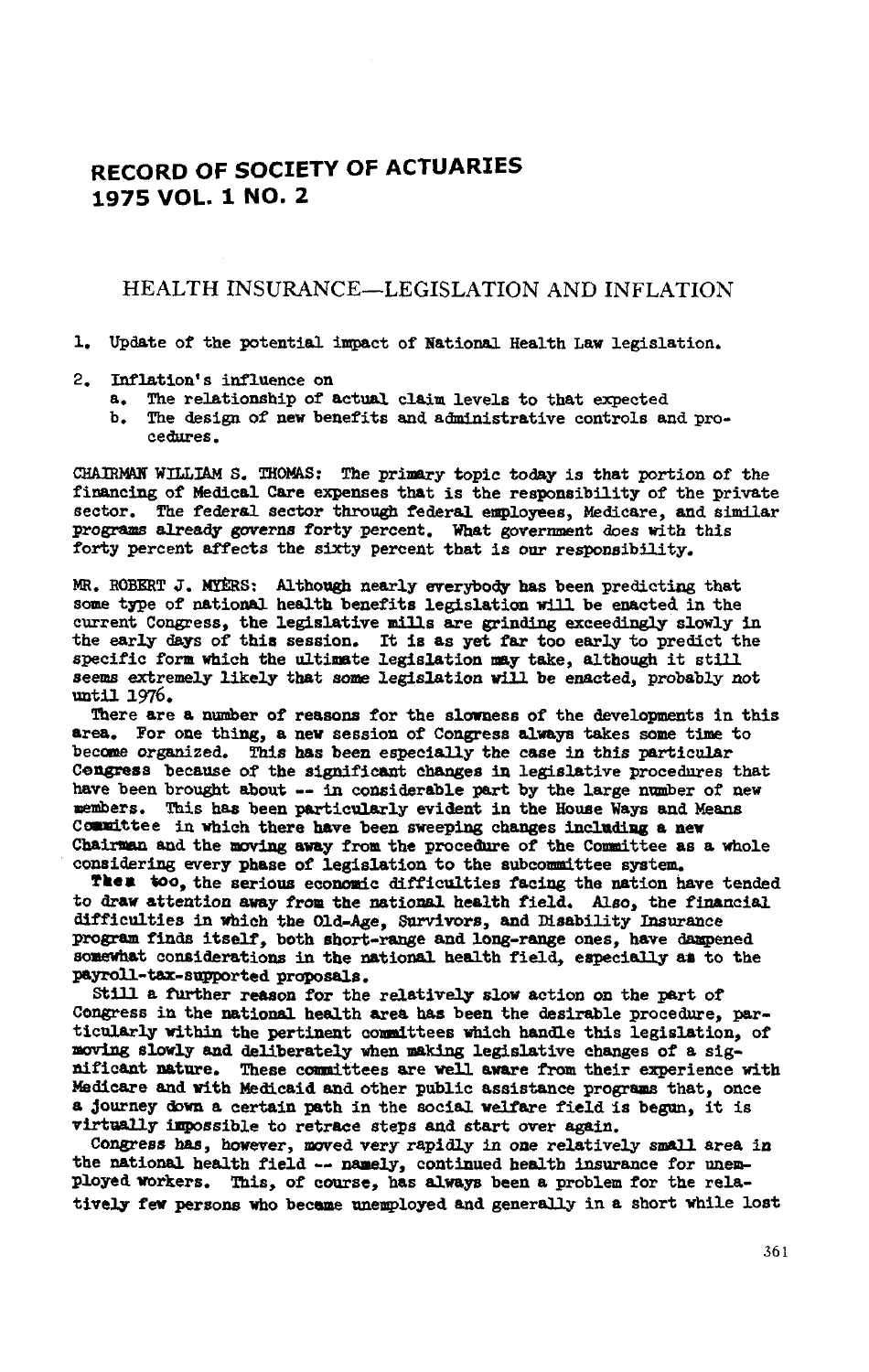the health insurance coverage that they had had under an employer-sponsored plan. The problem, however, was greatly magnified under the high-unempla**n**. T**he** pr**o**b**l**e**m**, **ho**w**e**v**e**r, wa**s g**r**e**at**l**y **magn**ifi**e**d **un**d**er** t**he h**ig**h-**u**nem**pl**oym**e**n**t c**ond**iti**on**s t**h**at w**e** hav**e ha**d r**e**c**e**ntly.

Severa**l** propos**al**s i**n** t**h**i**s a**rea **ha**v**e b**ee**n** m**a**de i**n** t**h**e l**as**t few mo**n**t**h**s. **In each** i**ns**ta**n**ce, c**e**rtai**n** a**n**o**m**ali**e**s **an**d difficulties woul**d b**e cre**a**te**d** so t**ha**t **p**erha**p**s t**h**e be**s**t so**lu**tio**n** i**s** t**h**e "**l**ea**s**t w**o**rst" o**n**e.

Senator Ke**nn**edy ha**s** propose**d** that th**e** e**mp**loyer-**s**po**n**sored healt**h** i**n**s**u**ra**n**c**e p**l**an** (if any) of the un**e**mpl**o**yed w**o**r**ke**r shoul**d** be co**n**ti**nu**e**d** a**nd** admi**n**i**s**ter**ed** by t**h**e sam**e** i**n**sura**n**ce carrier for th**e** ti**me** i**n** w**h**ic**h h**e wa**s** receivi**ng un**emplo**ymen**t i**n**s**u**r**an**ce **b**en**e**fits. T**h**e co**s**t would be bor**n**e by t**h**e **Gene**ral F**und** of **th**e Tre**as**ury (i.**e**., from ge**n**eral rev**en**ues).

**S**enator **Ben**tse**n**, o**n** the ot**h**er h**and**, proposed that such **un**emplo**y**e**d** wor**k**ers s**h**ou**l**d rece**i**v**e** u**n**ifor**m** he**a**lt**h** i**n**sur**anc**e **p**rote**c**t**i**o**n** by be**in**g bla**n**keted**-**in to the **H**o**s**pit**a**l **In**surance portio**n** of Medicare duri**n6** t**h**ei**r** period of receipt of u**n**em**p**lo**y**me**n**t i**ns**u**r**an**ce ben**efit**s**. Th**e** c**os**t ag**a**i**n wo**ul**d be** m**e**t from g**en**e**r**al rev**e**n**ues** •

**C**o**n**gr**es**sm**a**n Rost**e**nko**ws**ki, **C**hairm**an** of th**e S**u**b**committee **on** H**e**alt**h** Insur**an**ce **o**f t**he** Hous**e C**o\_m**lttee** o**n Wa**ys **and** Mea**n**s, **held hea**ri**n**gs **on** t**h**i**s** s**ub**j**ec**t an**d d**ev**eloped a** t**h**i**r**d **a**ppro**a**ch. **He** pro**p**o**se**d t**ha**t, ov**e**r the **l**o**ng** r**un, e**\_p**i**oy**e**rs **sh**ou**ld** b**e** r**e**quir**e**d, t**h**roug**h** t**h**e i**n**c**o**m**8** t**ax** mecha**n**i**s**m**,** t**o** pr**o**vide **c**o**n**ti**nu**e**d** h**eal**t**h** i**nsu**ran**ce c**ov**era**ge for t**h**e**i**r u**nem**p**l**oy**ed w**orkers **who are on** th**e un**e**m**p**l**oyme**n**t i**n**sur**anc**e rolls. The cost of this prote**c**tio**n** woul**d** be met by the employer.

In a few instances, the cost might revert to the insurance carrier in the event of the bankruptcy of the employer and the inability of the carrier to collect the premiums owed from the employer's remaining assets. This is different in degree only from the situ**a**tion wi**t**h re\_rd to the premium for t**h**e gr**a**ce period f**or la**p**s**ed **p**o**l**icies if it i**s no**t **v**o**l**untarily pai**d b**y the insure**d em**ploy**e**r. **A**c**c**or**d**i**n**gly, it woul**d p**rob**a**bly be necessary **t**o m**ak**e **a s**ma**l**l pool c**ha**rge for t**h**is additio**n**al cost**, pa**rticularly with reg**a**r**d** to \_ !-e**m**ployer pla**ns**.

T**h**i**s** req**u**ire**d** e**x**tensio**n** of **he**alth insuran**c**e **d**uring unemplo**ym**e**n**t woul**d** be oper**a**tive for policies **n**ewly i**s**sued or re**n**ewe**d** after t**h**e e**n**actme**n**t of the bill, or wit**h**in 14 mo**n**t**hs** i**n an**y c**as**e. **Un**til it w**a**s **s**o oper**a**tive, t**h**e pre**m**iu**m** pa**ym**e**n**ts woul**d** com**e, und**er t**k**e R**os**t**enk**ows**k**i **p**ro**po**sal\_ from **a** special fund t**ha**t **wo**ul**d** b**e** fi**nan**ce**d** b**y** a **1**% tax o**n** he**al**t**h** ins**u**ra**n**ce premiums. Thi**s** t**a**x **w**oul**d** co**n**ti**n**ue for several **yea**rs unti**l** it **h**ad met t**h**e cost for t**h**e clos**e**d \_ro**u**p i**n**vo**l**ved. I**n** the i**ni**tial p**e**riod **o**f **o**p**e**r**a**tio**n** t**h**e fun**d** w**o**uld pr**ob**a**b**ly **n**ot h**a**ve suffici**en**t **ass**ets t**o** pay t**h**e applic**a**bl**e p**r**e**miu**ms** s**o** it wo**u**l**d** fu**n**cti**on** thr**ou**gh repa**y**a**b**le l**oan**s from t**h**e Ge**n**er**a**l Fu**nd o**f t**h**e Tr**e**a**s**ury.

In**t**eresti**n**gl**y**, Se**n**at**o**r **B**e**n**ts**en** sw**un**g **h**i**s** s**upp**ort t**o** th**e** R**o**ste**n**kowski **B**i**l**l in pr**e**fere**n**ce to **h**is **o**rigi**na**l proposal.

**Al**l t**h**ree **o**f these **p**r**o**posals **ha**ve certai**n an**om**a**lies. T**h**e Kenne**d**y **B**il**l** s**eem**s so**me**w**h**at ine**qu**it**a**ble i**n** t**ha**t workers wh**o** previo**u**sly had go**od h**e**a**lth insurance have it continued while workers with poor health insurance or none, c**ont**i**n**ue to **h**ave **p**o**o**r pr**o**t**e**cti**on e**ven th**ou**g**h** th**e** c**os**t **o**f t**h**e pro**g**r**am** is **b**eing **m**et o**u**t **o**f gen**e**ral reven**ue**s. It se**ems** likely th**a**t t**h**ose wit**h th**e **b**e**st** h**ea**lt**h** ins**u**r**a**nce **p**r**o**tection w**h**o w**ou**ld have it pai**d** for fro**m** ge**ne**ra**l** reve**nues** w**o**uld be t**h**e b**e**tter **o**ff eco**no**mic**a**lly **a**m**on**g t**he un**e**m**ploy**ed**. **T**h**en** to**o**, e\_loyers w**h**o **prov**i**ded** a c**on**si**d**erab**le** ext**ens**i**on** of **heal**t**h** in**s**ur**an**c**e** t**o** t**he**ir u**n**e**m**\_ **plo**y**ed w**ork**ers** w**o**uld b**e** pa**y**i**n**g f**or so**m**e**t**h**ing t**hat** oth**e**r **e**mp**loyer**s fi**nan**ce**d** fr**om** ge**ne**ral rev**enues**.

**The** B**en**tsen **p**r**o**posal **see**m**s** unde**s**irab**le** i**n** view of t**h**e fac**t** t**h**at the Medicar**e** pr**og**ra**m** is **no**t co**n**stit**u**ted so as to c**o**v**e**r p**er**sons f**o**r **only** a f**e**w **mon**t**hs** at **a** tim**e**. M**o**r**e**over**,** m**an**y w**o**r**k**ers woul**d ha**ve **b**ett**e**r **h**ealt**h** i**asu**r**an**ce c**ov**erag**e** w**h**ile t**h**ey w**e**re unem**p**l**o**ye**d** t**h**a**n** if t**h**ey r**e**t**u**r**n**e**d** to th**e**ir f**orm**er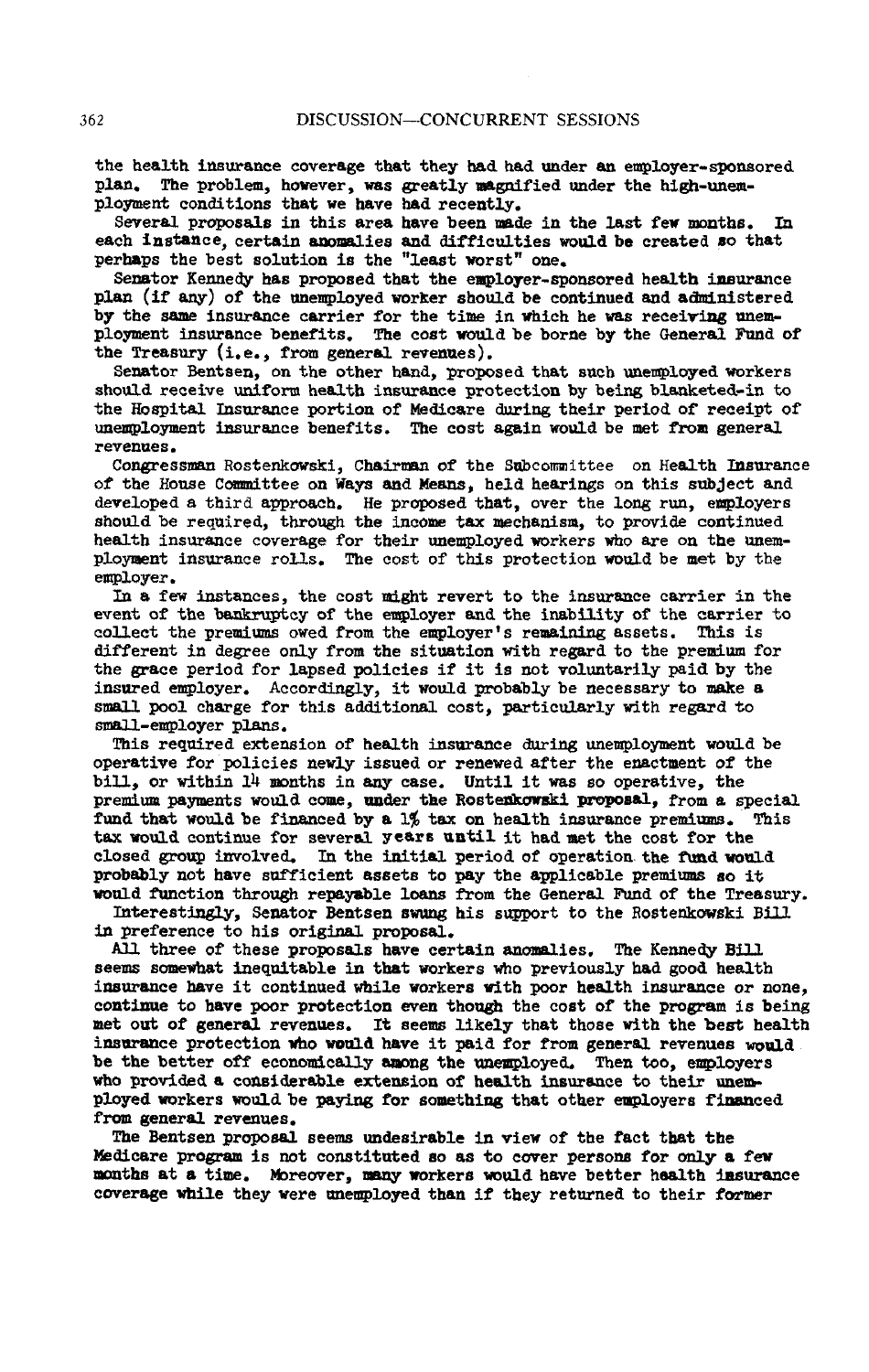job. This would hardly be an incentive for reemployment. Furthermore, the Bentsen bill would seem to be an opening wedge for national health insurance of the Medicare form since many unemployed workers would be desirous of continuing thereunder when they became employed again.

It seems somewhat paradoxical that Senator Kennedy, who is no friend of the insurance companies with regard to national health proposals, would advocate a bill whose basis would be continuation of coverage under private carriers at the expense of the federal government. Similarly, it seems anomalous that Senator Bentsen, a former insurance company executive, would put forth a proposal to cover unemployed workers under Medicare.

In my opinion, the Rostenkowski Bill is by far preferable to the other two bills. It puts the cost where it properly belongs -- on the former employer of the unemployed workers -- by requiring continuation of the same health insurance protection which the unemployed worker formerly had. Moreover, the Rostenkowski Bill attacks the problem on a long-range basis whereas the other two bills equivocate by being for only a one-year period. Since unemployment is always a serious matter for the individual, and since some unemployment is always with us, the problem of continued health insurance is very significant. It would seem certain that, under either the Kennedy Bill or the Bentsen Bill, there would be inevitable extensions. Moreover, the Rostenkowski Bill, unlike the Bentsen Bill, would not prejudge the form of national health legislation by starting out down the Medicare path.

As of now, the legislative situation is quite confused. For one thing, there is a question of jurisdiction within the congressional committees since in both the House and the Senate two committees claim responsibility. The Rostenkowski Bill has been agreed to by the entire Committee on Ways and Means after its Subcommittee on Health had approved it. Initially the full Committee deleted the permanent features of the proposal and changed the financing basis of the temporary features from a 1% premium tax to an 8% one. Also, the temporary features would be financed initially by repayable loans from the Hospital Insurance Trust Fund. The temporary plan would be phased out when the rate of insured unemployment fell below 43% (now at about 7%). Subsequently, the full Committee reversed its action and adopted the original proposal.

Now turning back to the broad question of national health legislation, let me give my views as to what will happen in this Congress. I believe that the legislation which will be enacted will be along the lines of an employer-mandated plan under which each employer must provide at least a minimum package of health benefits for his employees. Such protection would be furnished through the private sector -- insurance companies. Blue Cross-Blue Shield, or possibly a self-administered plan. It is interesting to note that the American Medical Association has swung away from its original Medicredit proposal of tax credits for health insurance premiums to this approach.

Conversely, I do not believe that the payroll-tax, matching government subsidy, public-sector administration or control basis, such as in the Kennedy-Corman Bill and as is desired by the AFL-CIO, will be adopted despite the more liberal complexion of the present Congress as compared with the previous ones. The amounts of general revenues required seem impossibly large in light of other budgetary problems.

The use of payroll-tax financing and more governmental administration do not seem nearly as attractive currently as they did some years ago when the Social Security system was the "fair-haired boy" in both administration and financing. Now, the Social Security Administration has serious administrative problems with Medicare and the new Supplemental Security Income Program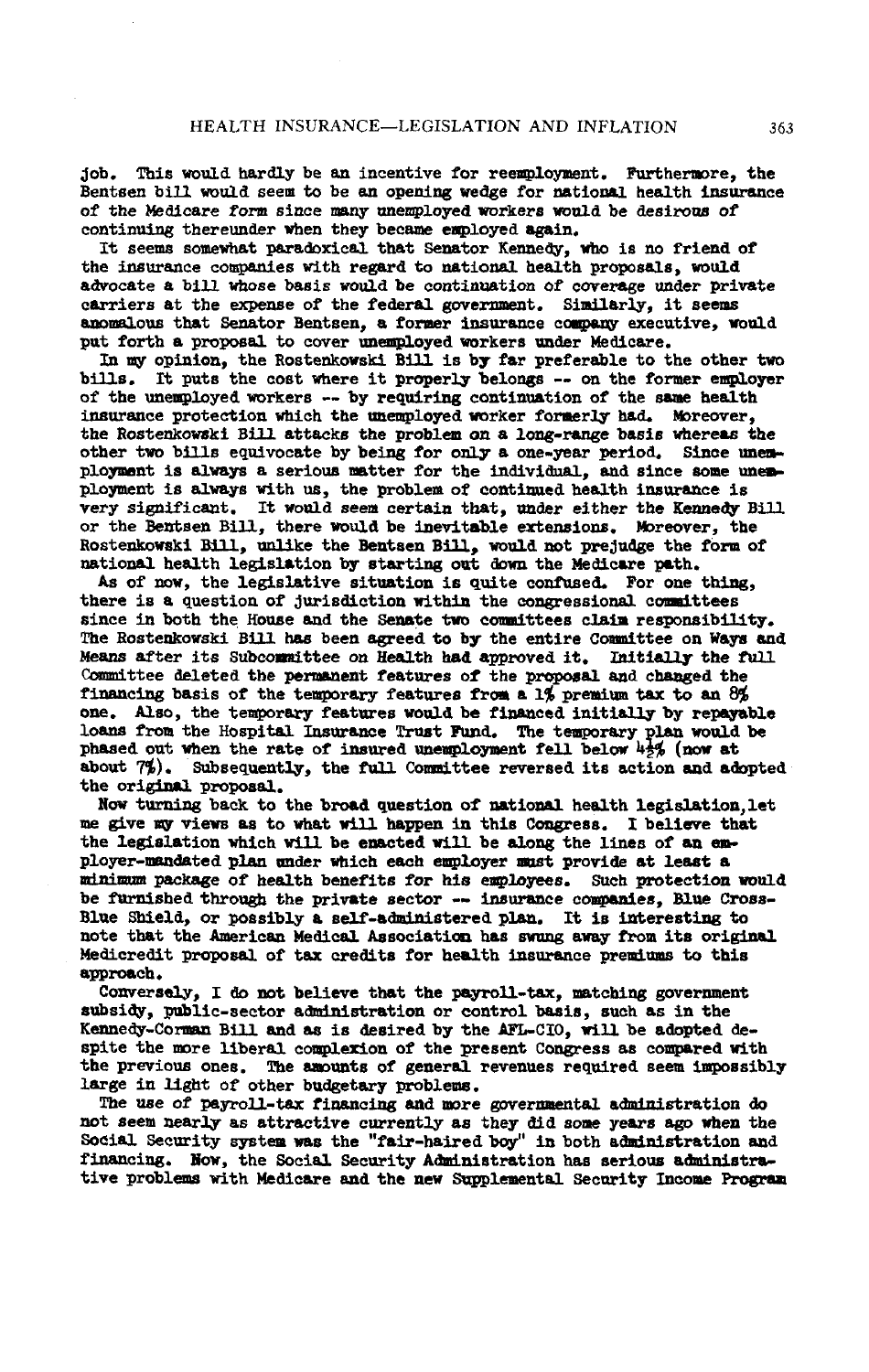**a**n**d** fi**nan**ci**n**g problems, both long-r**a**u@e **and s**ho**r**t-r**ar**\_e, with the ca**s**h **b**e**n**e**f**i**t**s p**r**ogr**a**m.

MR. **W**IL**L**IAM C. **L**. HSIAO: It is **a** forego**n**e co**n**cl**u**sio**n** t**hat th**e **Un**ite**d Sta**tes will a**do**pt a **na**tio**na**l he**a**lth ins**u**r**an**ce prog**ra**m. Org**an**iz**a**tio**n**s re**p**res**en**ti**n**g t**h**e f**u**ll **p**olitical **s**pectr**u**m of our **na**tio**n,** from org**an**ized m**e**dici**n**e t**o** t**h**e A**FL**-CID\_ have **a**ll **end**orse**d** s**u**c**h a** pr**o**g**ra**m. **Ye**t**, a** politic al co**n**se**nsu**s **has** not emerge**d** a**s** to the form **o**f a natio**nal** he**al**t**h** i**ns**urance program. Am**on**g t**h**e i**s**s**u**e**s h**o**tl**y debated **d**uri**n**g t**he** co**mi**ng **m**o**n**t**hs** wi**ll** be **wh**et**h**er **a** natio**nal h**e**alth** i**ns**ur**an**c**e p**rogr**am** s**h**o**cld** b**e ad**mi**n**ister**ed** by **th**e **p**rivste i**ns**ur**a**nc**e** com**p**ani**e**s or by t**h**e f**e**der**a**l governme**n**t**. A**t t**h**e pr**e**se**n**t time**,** t**he** lik**e**lihoo**d i**s sm**a**ll for a natio**na**l h**e**alth i**n**s**u**r**an**c**e p**rogr**a**m dir**e**ctly adm4**e**\_stered by the g**o**ver**n**me**n**t. Beside **a**ny politic**a**l consider**a**tions, **a** p**u**blicly-**ad**ministered **p**r**o**gram req**u**ir**e**s l**a**rg**e** tax i**n**c**r**e**a**se**s** t**o** fi**n**a**n**ce s**u**ch a progr**a**m and requir**es** t**h**e administrativ**e c**al\_city t**o** operate the **p**rogra**m**. Neither o**n**e of t**h**e**s**e **n**ece**s**sary c**on**d**i**tio**ns** e**x**ists to\_y. **Ou**r t**ax bu**rde**n** is **a**lready strai**n**in**g** t**h**e a**c**c**ep**tabl**e l**imits. **W**it**h an e**stl**m**\_ted **\$**75 **b**i**l**lio**n** deficit for fiscal y**ea**r 1976 and a co**n**ti**nua**tio**n** of m**a**ssive d**e**ficit i**n** t**h**e l**a**ter y**e**ars, ther**e** is **s**imply **n**ot **s**ufficient a**dd**ition**a**l f**e**dera**l** reve**nue** avail**a**b**le** to f**inan**ce a large nat**ional heal**t**h ins**u**\_w**\_e pr**o**gr**a**m. **F**urt**he**rmore, the **hu**ge f**e**d**e**r**a**l **bu**rea**u**cr**a**cy **n**eede**d** to mi**k**e pu**b**lic **a**\_I**dn**istrati**on po**ssi**b**le d**o**es **no**t exist t**o**da**y**, nor i**n** the for**s**e**eab**l**e** f**u**tur**e**. **M**s\_y **p**eop**l**e **h**a**ve** alw**a**y**s** looke**d** toward t**h**e Soci**a**l Security A**d**mini**s**tr**a**tio**n** to c**a**rry out **su**c**h a** t**a**sk; however, dmring the p**a**st dec**a**de the Social Security A\_m\_-\_str**a**tio**n** h**a**s b**een** give**n** t**h**e **a**ddit**i**on**a**l responsibility **o**f **a**\_ministerl**n**g t**he** Medicare pr**o**gram, the Bl**a**ck L**un**g progr**a**m, the S**u**pplementary Sec**u**rity Income **P**rogram, the Medic**a**re for the Dis**ab**le**d an**d Chr**o**mic Kidney **D**ise**a**se Program. T**h**e **a**d**m**ini**s**trative c**a**pac**i**ty of the Social Security A**d**mi**n**istr**a**tio**n i**s strai**n**e**d** to the bre**e**ching poi**n**t. Hence, **a** lYa\_**l**icly-a\_m\_**n**istere**d** national **he**alt**h** i**n**s**u**r**a**nce program is not a via**bl**e alterm\_tiv**e** for the **n**ext few years. If a **p**rogram is enacted, it woul**d** be in **a** form which m**anda**t**es** th**a**t the priv**a**te **h**e**al**th i**n**sura**n**ce in**d**ustry provi**d**e certai**n** mi**n**i**m**m**n b**e**n**efits t**o** all **e**mp**l**oyed l\_ers**o**ns.

Althou\_h th**e** priv**a**te **he**alth insurer**s** m**a**y b**e** give**n a** m**s**,or r**o**l**e** i**n** a **na**tion**a**l **h**ealth i**n**s**u**r**an**ce progr**a**m, its re**s**po**ns**ibility an**d** its curr**en**t m**od**us oper**an**di will be significa**n**tly altere**d**. In or**d**er to se**e** thi**s**, we **n**ee**d** t**o** exami**ne** two **e**ffects of **a** natio**na**l health i**ns**u**ran**ce pr**o**gram. **On**e m**e**,or **i**mpact of **na**tio**nal** h**e**alt**h** i**n**sur**an**ce is th**e** creatio**n** of a g**ene**ral i**n**crease i**n** dema**n**d f**o**r me**di**cal s**e**r**vi**c**e**. **T**h**e i**m**me**diat**e g**oal **o**f nati**onal** h**eal**t**h** i**n**surance **i**s to pro**v**i**de** f**inanci**al **acc**e**s**s to **m**edic**al** c**a**re for a**ll** t**he** peo**ple**. The postul**a**te be**h**in**d** a natio**n**wide **h**e**a**lt**h** insur**a**nce sc**he**me is th**at man**y p**e**ople are prevented fro**m** obt**a**ini**n**g adeq**ua**te medical service**s** bec**a**use of the f\_na**n**cial cost. It follows th**en**, th**a**t there will be a**n** incre**a**se i**n** dem**a**nd whe**n** fin**a**ncial barriers are re**m**ov**e**d. Otherwise, **na**tio**na**l he**a**lt**h** in**.** s**u**ranc**e** fai**ls** to me**e**t its primary o**b**jective. Exp**e**rience **und**er the Medicare program shows the utilization of inpatient hospital services by the aged increased by 20 to 25 percent after the enactment of the program. In a increased by 20 to 25 percent after the enactment of the program. like **m**\_z**me**r, outpatient **s**ervice**s** i**n**cre**a**sed betwee**n** 2**0** to **30 p**ercent whe**n** fin**a**ncing w**a**s provided **b**y the **M**edic**a**re **p**rogra**m**.

Further empirical evidence concerning the potential increase in demand when financing of health care is provided through a third party is given by **an**other progr**a**m which provi**d**es fina\_cl**n**g of medical c**a**re. E**x**perie**n**ce wit**h** t**h**e Medicai**d pr**ogram has demonstrate**d** that **u**tilizatio**n** of medica**l** service**s** by the **p**oor popu**l**atio**n** ca**n b**e brought up to **l**eve**l**s oo\_nsurate with higher income **p**eo**p**le **w**he**n** fina**n**cing is **p**rovi**ded**. Accor\_**-**£ to s**u**rvey i**n**formatio**n pu**b**l**ished by the N**a**tio**n**al Ce**n**ter for H**eal**th **S**tatistic**s**, the **a**ver**a**@e **nu**mb**e**r of physician visits per capita in  $1964$  among low income people was  $4.3$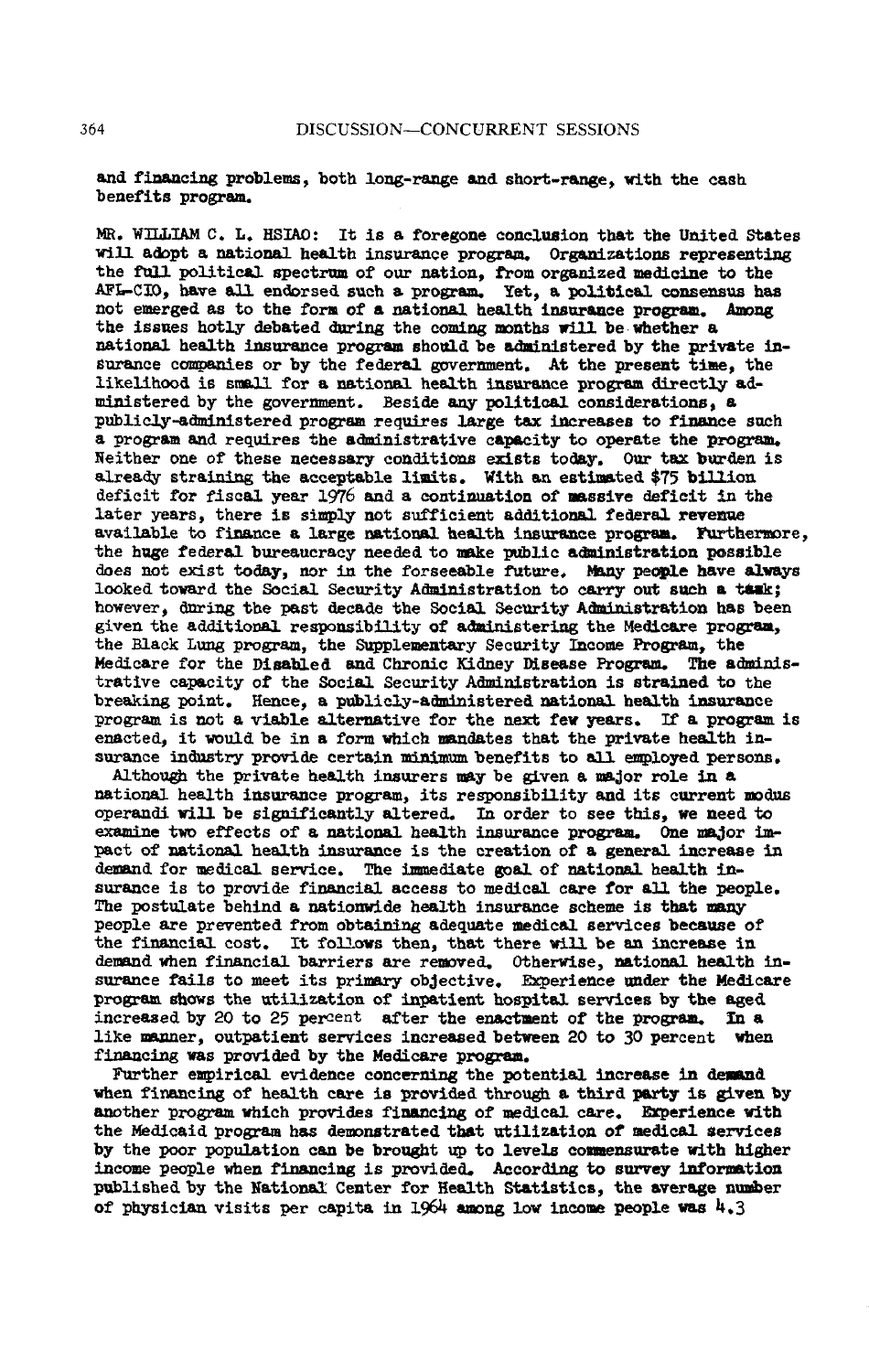visits p**e**r year. After most st**a**tes **ad**opt**ed** the Medic**a**i**d** p**r**ogr**a**m i**n** the l**a**t**e n**i**ne**tee**n**-six**t**i**e**s, th**e** av**e**rag**e** n\_**nbe**r **o**f p**h**ysicia**n** visits per capi**t**a i**n** 1971 am**o**\_ t**h**e l**o**w i**n**c**o**m**e popu**lati**on** i**n**cr**eased** by 30\_ t**o** 5.6 **v**isits per capita.

**Und**o**u**bt**ed**ly**,** it is **no**t **a** s**ur**p**r**is**e** t**o you** t**ha**t **n**ati**on**al **he**alt**h** i**n**s**u**ra**n**c**e** will i**n**c**rea**s**e** th**e** d**e**m**and** f**o**r **m**edical **se**rvic**e**s. **Lo**gic**a**lly**,** w**hen** t**he** price **o**f **a** c**o**\_**m**odity or a **se**r**v**ice i**s** r**edu**ced**,** t**h**e c**onsume**r would wa**n**t more of it. **A h**ealt**h** i**n**s**u**r**an**ce sc**h**eme in fact re**du**ces t**h**e dir**ec**t co**s**t of medical s**e**rvices to a pati**en**t whe**n h**e seeks service. If t**h**e trav**e**l expe**n**s**es** to t**he p**hysicist's office **and** t**h**e co**s**t of time are relativel**y** small to patie**n**ts**,** t**he**n r**ed**uctio**n** of prices the patie**n**t has to pay will le**ad** to gr**ea**ter **d**e**m**a**nd**.

**A n**umb**e**r **o**f **e**c**on**omi**s**ts **h**ave \_**d**e **e**mpirical st**u**di**e**s of t**he** relati**on**ship**"** b**e**twe**en** the q**u**a**n**tity of medical s**e**rvices a**nd** t**he p**rice t**he** l\_ti**en**t h**a**s to **p**ay oat-**o**f-**po**c**k**et. Am**on**g t**h**es**e** are Kar**en** D**a**vis**,** Marti**n** F**e**ldstei**n**, Herbert Kl**a**rm**sn**, Ric**h**ar**d** Rosette, an**d** A**nn** Scitos**ky**° T**he**r**e** i**s** ge**n**er**a**l consensus amo**n**g health **e**co**no**mist**s** that qua**n**tity of **h**os**p**ital **and** ph**y**sician s**e**rvice**s de**m**anded** i**s** r**e**spo**n**sive to price**,** alth**ou**g**h** it v\_ries by type **o**f medical proc**e**d\_r**e**. **I**t w**ou**l**d be** mislea**d**i**n**g if we **s**ay p**a**ti**en**ts **e**xc**l**usi**v**ely **d**eci**d**e what t**h**ey **need,** b**u**t rat**he**r fr**equen**tly it is t**he** doct**o**r wh**o** deci**des** f**o**r th**e** patie**n**t or it i**s** a \_oi**n**t **d**ecisio**n** m**ad**e **b**y b**oth** par**t**i**e**s. **Ne**v**e**rt**h**eless, **do**ct**o**rs al**s**0 **b**as**e** their **de**ci**s**io**n**s o**n** t**he p**atie**n**t'**s a**bility to pay. It is well **kn**ow**n** t**h**at p**h**y**s**ici**an**s are co**n**cer**n**e**d** about t**h**e t**o**t**a**l well**-**being of t**h**eir patient**s** and t**h**at i**n**cl**ude**s fi**n**a**n**cial **bu**r**d**e**n**. **B**efor**e** orderi**n**g a batter**y** of **d**i**a**g**no**stic tests or **ho**s**p**it**a**liz**a**ti**on**, **do**ctors fr**e**que**n**tly **de**t**e**rmi**n**e the patie**n**t's in**s**urance coverag**e** an**d** fi**n**a**nc**ial c**apa**city to pay**,** t**hen** v**a**ry t**he** qua**n**tity **o**f me**d**ical **se**rvices ren**d**ere**d** acc**o**rdi**n**gly.

W**ha**t are t**h**e implicati**o**ns **o**f t**h**is i**n**cr**e**ase i**n d**em**and**? The **n**ew s**o**urce **o**f fixm**n**ci**n**g will dist**u**r**b** t**h**e **e**q**u**ili**b**ri**u**m **o**f **ou**r existi**n**g **he**alt**h** deli**v**er**y** s**y**st**e**m. Pe**op**le will **ask** f**o**r a gr**ea**ter q**uan**tit**y** of servic**e**s. If t**h**e s\_**p**pl**y** is perfectl**y** flexible**,** the**n** t**h**is a**dd**iti**on**al **de**ms\_**d** for s**e**r**v**ic**es** ca**n** b**e ab**s**o**rbe**d** wit**hout** az\_V **d**ii\_fic**u**lty. **U**nf**o**rt**u**na**t**ely**,** t**h**e \_**upp**ly of medical **se**rvice is **qu**ite rigi**d**. We c**a**m**a**ot b**u**il**d ne**w **ho**spital **bed**s **n**or tr**a**i**n** mor**e p**hysicia**n**s over**n**ig**h**t. Als**o**," t**h**ir**d pa**rt**y** pa\_m**elr**\_ w**e**a**ke**ns m\_r**ke**t disci**pl**i**n**e. **C**o**n**sequ**en**tly, t**he n**ew **p**r**es**s**u**re o**n** t**h**e **sy**st**e**m will re**su**lt in hig**he**r price i**n**fl**a**ti**on** an**d** long**e**r **que**ue**s**, t**h**e pr**o**s**p**ect of a **h**igher rate of i**n**flatio**n** i**n** medical **p**rice**s** is s**u**p**po**rt**ed** hy **o**ur e**x**l\_rie**n**c**e** wit**h Med**icar**e** an**d** Medicai**d p**rog**ra**ms. **Th**e r**a**te of i**n**fl**a**ti**on** of hos**p**ital cost**s** t**ook a** qua**n**t**um** le**a**p i**n**depe**n**de**n**t **o**f the **C**o**n**s**um**er Price I**nd**ex **a**fter t**h**es**e** p**u**b**l**ic **p**rogra**ms** w**e**r**e** i**nau**@ur**a**te**d**. I**n** t**h**e fi**v**e y**e**ar peri**od** aft**e**r M**e**dicar**e**, t**h**e r**a**te of i**n**flatio**n** i**n ho**spital c**a**re c**ost**s was a**b**o**u**t twice that **o**f the i**n**flati**on**ary r**a**t**e d**ari**n**g t**he** fiv**e** y**e**ar**s** prec**e**ding t**he** pr**o**g**r**am. **S**\_m**4**1ar p**h**enome**n**a also occ**u**rre**d** f**o**r t**h**e **p**rice **o**f p**hys**ician s**e**rvices. **F**r**o**m 1961 t**o** 1966 p**h**ysici**an**s' f**e**es increas**ed a**t **an** av**e**re\_**e** rat**e** of **2**.\_ **p**er y**e**ar. **S**i**n**c**e** t**he e**nactment **o**f t**he** Medicare-Me**d**l**c**ai**d** program**, phy**sici**an** fee**s** i**n**cr**e**ase**d** from **1**966 to 1**9**71 **a**t a**n ave**rage a**nnw**\_l r**at**e of 6.**8**\_

The a**dd**itio**na**l **de**m**and** f**o**r **ph**ysician services will cr**ea**te l**on**ger q**u**eues. More patie**n**ts will **f**i**nd th**ey c**ann**ot g\_in acc**e**ss to th**e**ir d**o**c**t**ors f**o**r care **o**f **a**\_ute c**ond**i**t**i**o**ns. T**h**is will shif**t** mor**e** peopl**e** int**o hosp**i**t**al eme*r***g**e**n**c**y** ro**oms** an**d outl**\_ti**en**t **c**li**n**ics. More doct**o**rs will ref**u**s**e** to **a**cc**e**pt **n**ew patients. Patients will fin**d the**ir **phy**sicia**ns, e**speci**a**lly **p**rim**a**ry-care doctors**,** more hurrie**d** tha**n** ev**e**r. There is **a**lre**ad**y an ac**u**te s**ho**rtage **o**f prim**a**r**y**-care **phy**Eicia**ns**.

Hig**h**er price i**n**flatio**n** will sim**p**ly **no**urish t**h**e **de**ma**nd** for g**o**vernm**en**t i**n**t**er**ve**n**tio**n** i**n** co**n**trolli**n**\_ **h**ospital costs a**nd** fe**e**s. If i**n**s**u**ra**n**c**e** is **p**r**o**vi**d**e**d** t**h**roug**h** t**he p**rivate ins**u**r**e**rs, t**he** f**e**deral g**o**v**e**rnment will **n**ecessarily **a**s**k** i**n**sur**e**rs to impleme**n**t certai**n** reg**u**latio**n**\_ to c**on**tai**n** medical **p**ric**e** i**n**flatio**n**° **Th**e **h**ealt**h** insur**e**rs' r**o**le will **b**e alter**ed** sig**n**ificantly.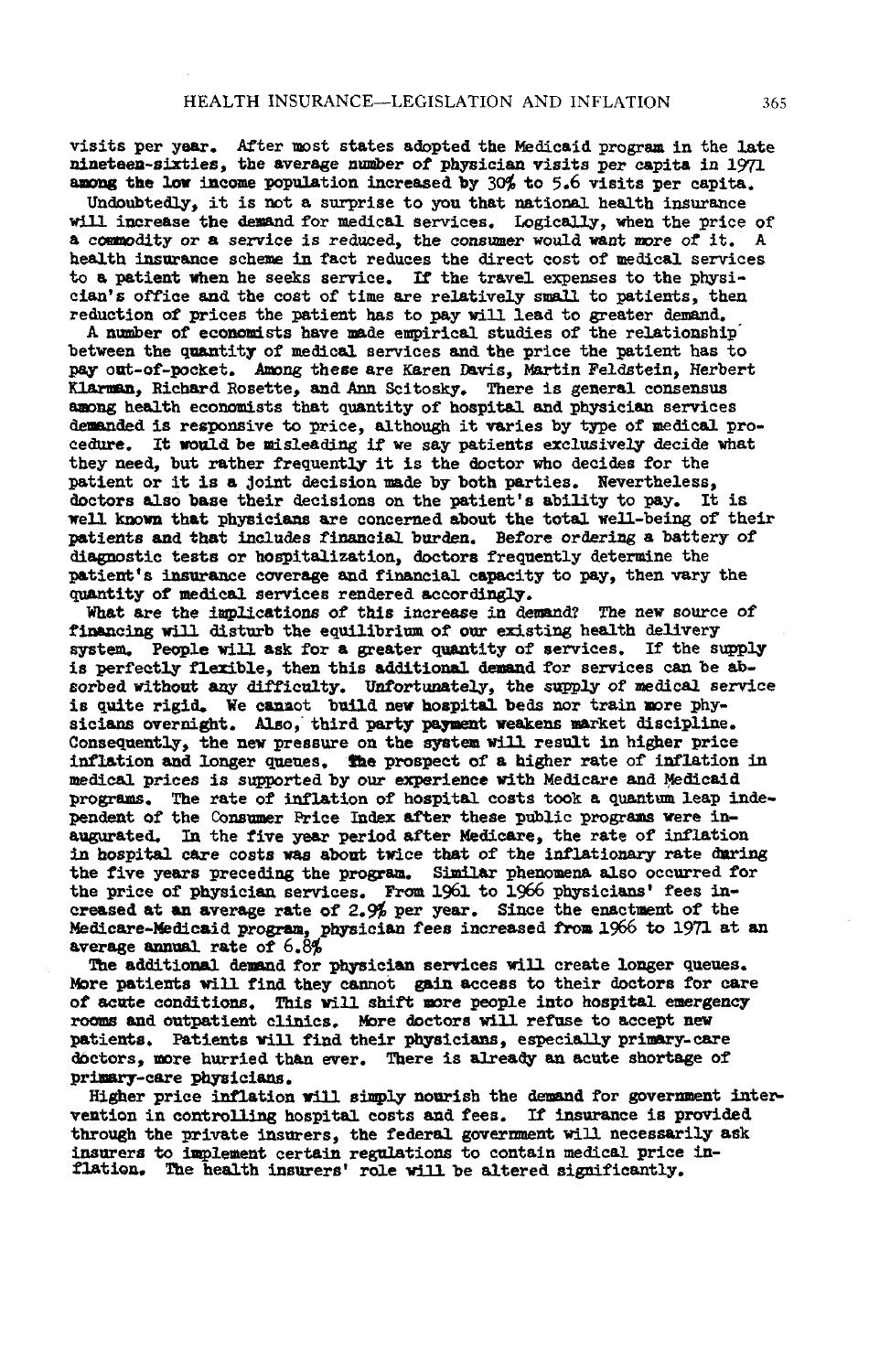Compani**e**s will **b**e c**l**ot**hed** with a social r**e**sponsibility to co**n**trol m**e**dical **p**ric**es**, a**l**tho**u**gh t**he p**o**l**icy **w**il**l he se**t by the f**ede**r**al** go**ver**ma**en**t. I**ns**urers **ma**y **v**ery **we**l**l** a**cq**u**i**r**e** a **q**u\_si-pub**lic** a**6enc**y status i**n c**arryi**n**g out cert**a**i**n** of t**h**e go**v**er**n**me**n**t's pri**c**e r**e**gul**a**tio**n**s.

If national **he**alt**h** insuranc**e** mov**es** towards m**an**d**a**ti**n**g **he**alt**h** co**ve**rag**e** and **s**etting **a** minimum benefit provisio**n**, **a** dir**e**ct fallo**u**t will be **a** change in t**he** m**a**rketi**n**g fu**n**ctio**n**s **o**f i**ns**ur**e**rs. **Be**c**a**us**e** t**he** @**o**v**e**rmm**en**t **ha**s **arb**itr**a**rily cr**ea**ted a dem**and** for healt**h** i**n**sura**n**c**e** prod**u**ct**s** a**nd** limited consumer **s**overeig**n**ty, it fol**l**ow**s** that t**h**e governme**n**t must **p**rotect consu**m**er**s**' i**n**terests. This will be done in numerous ways. One area is to promote efficiency to minimize the cost of insurance. An issue will be the amount of sales expe**nses**. **Un**les**s sa**le**s** expe**ns**e**s** ar**e** co**n**trolled, a m**an**dated pl**an** will give sales**m**e**n** a wi**n**df**a**ll profit. M**any** will **a**rgue t**h**at com**p**etitive force**s** a**r**e s**u**fficie**n**tly strong t**ha**t we should let t**h**e m**a**rket place seek its proper com**p**etitive level of sales compe**nsa**tio**n**. However, th**e** ex**p**erie**n**ce i**n** t**he** casualty insurance field does not give us many promising signs. **d**emo**n**str**a**ted clearly t**ha**t t**h**e exi**s**ting m**a**rketi**n**g **s**tr**u**cture is **s**tro**n**g a**n**d rigi**d**. **W**he**n** st**a**tes **m**\_**nd**\_ted **a**ut**omo**bi**l**e i**n**s**u**r**a**nce c**o**verages, t**h**e **le**ve**l** of sales compensatio**n and** cost**s** did **no**t drop. They remained at the pr**ev**i**o**us lev**e**ls.

A**n**other **a**r**ea** with whic**h** the federal goverm**n**e**n**t will be concer**n**ed i**s** s**o**lv**en**cy of i**ns**urers. It i**s** likely the gov**e**r**n**me**n**t will set certain **so**lvency sta**n**d**a**rds, **a**uditi**ng** req**u**ir**emen**t**s** by outsid**e** CPA firms,a**n**d f**in**a**n**cia**l** reporti**n**g proced**u**re**s**.

**D**r. Charles E**d**w**a**rd**s** wh**o** h**a**s J**us**t resig**n**ed from the **na**ti**o**n'**s** top health **pos**t, the A**s**si**s**t**an**t Secretary f**o**r He**a**lth, state**d** recently in a**n** article publishe**d** i**n** the New E**ngland Journal of Med**ici**ne**: "Th**e** plur**al**i**s**tic he**al**thcare **s**ystem **a**s we k**no**w it i**n** the United **S**tate**s** is moving ste**a**dil**y** tow**a**rd its o**wn** destr**u**ction, net **b**y **des**ign, but by d**e**f**a**u**l**t. The f**a**ilure of the priv**a**te **h**ealth sector to **a**cc**e**pt **a** le**a**dershi**p** r**e**sponsibility in th**e a**lloc**a**tion of **h**e**al**t**h** resources, i**n** co**n**tro**llin**g t**h**e cost **an**d **u**t**il**iz**a**tio**n** of **h**e**al**th s**e**rvic**e**s ...**a**ll t**h**e**se** i**n**di**ca**tors of **a** fai**l**ure o**f l**eaders**h**ip simply **n**ouris**h** t**h**e **d**em**a**nd f**o**r great**e**r federal i**n**t**e**rve**n**ti**on** in a**n**d **c**o**n**trol of t**h**e **h**ealt**h** care system."

Whether t**h**e **p**rivate i**n**sura**n**ce i**n**dustry is ready to meet this chall**en**ge of **a**ccepti**n**g and exercisi**n**g le**ad**ership rem**a**i**ns** to **b**e see**n**.

CHAIR**M**AN T**H**O**M**AS: Th**a**t is one of the frank**es**t di**s**cu**s**si**o**ns o**n** N**a**tio**n**a**l H**ealt**h** insura**n**ce I have hea**r**d i**n** a long time and it's **l**ong over@me. **W**it**h** t**h**e pe**ns**io**n** are**a**,t**h**ere were g**a**ps i**n** coverage. We **h**ave gaps in **h**ealt**h** ins**u**ra**n**ce a**n**d w**e should** a**d**mit it. **Who h**as re**s**ponsi**b**i**l**ity f**o**r t**he**s**e** g**a**p**s** - t**h**e **e**n**rploye**r, th**e ov**er**a**ll system, or g**en**eral r**e**ve**n**ue**s**? Th**e** Pe**ns**io**n** i**nsu**r**an**ce pl**an** is a **p**oo**l**ed **a**pproa**c**h, at l**eas**t for **n**ow. Th**e** s**a**m**e** impacts will **be** ex**p**eri**en**c**ed** i**n** the h**e**alth insur**an**ce area.

MR. RICHARD H. HO**F**F**M**AN: There h**a**ve b**een** m**an**y discussi**o**n**s** o**n** t**he s**u**b**j**e**ct **o**f the cl**a**im**s a**\_m\_**n**\_,tr**a**tion **p**rocedur**e**s **u**se**d** by insurance compa**n**i**e**s to c**on**trol **he**a**l**th i**nsu**r**an**c**e** c**la**im c**os**t**s**. T**o**day, I will **b**e disc**u**s**s**ing **s**ome alt**e**r**na**tives **w**hic**h** strike m**o**re at the h**e**a**r**t of the pr**o**blem, **n**amely th**ose w**hich **a**re di**re**cte**d a**t c**on**trol**l**\_ng t**h**e cost of **d**e**l**ivering **h**e**a**lth care **se**rvic**es**. First I'Ii ta**l**k **a**bout t**h**e ty**p**es of co**n**trol eff**o**rts desig**n**ed pri**n**cip**all**y for the so-ca**l**led fee-for-service health care delivery **s**ystem, (some call it a **n**o**n-**system) a**nd** the**n** go on to the type of mechanisms ado**p**te**d** by a few of the mo**r**e orgamiz**e**d systems.

Hospital costs re**p**r**e**se**n**t by far the largest share of the cous**u**m**e**r's medical care dollar, **a**1-\_st 60%. Physician services are the second most costly compo**n**ent of medical care, comp**r**i**s**i**n**g ov**e**r 25\_ of medical co**s**ts**.** The bala**n**ce consists pri**n**cipally of dru\_ and other miscella**n**eous health services.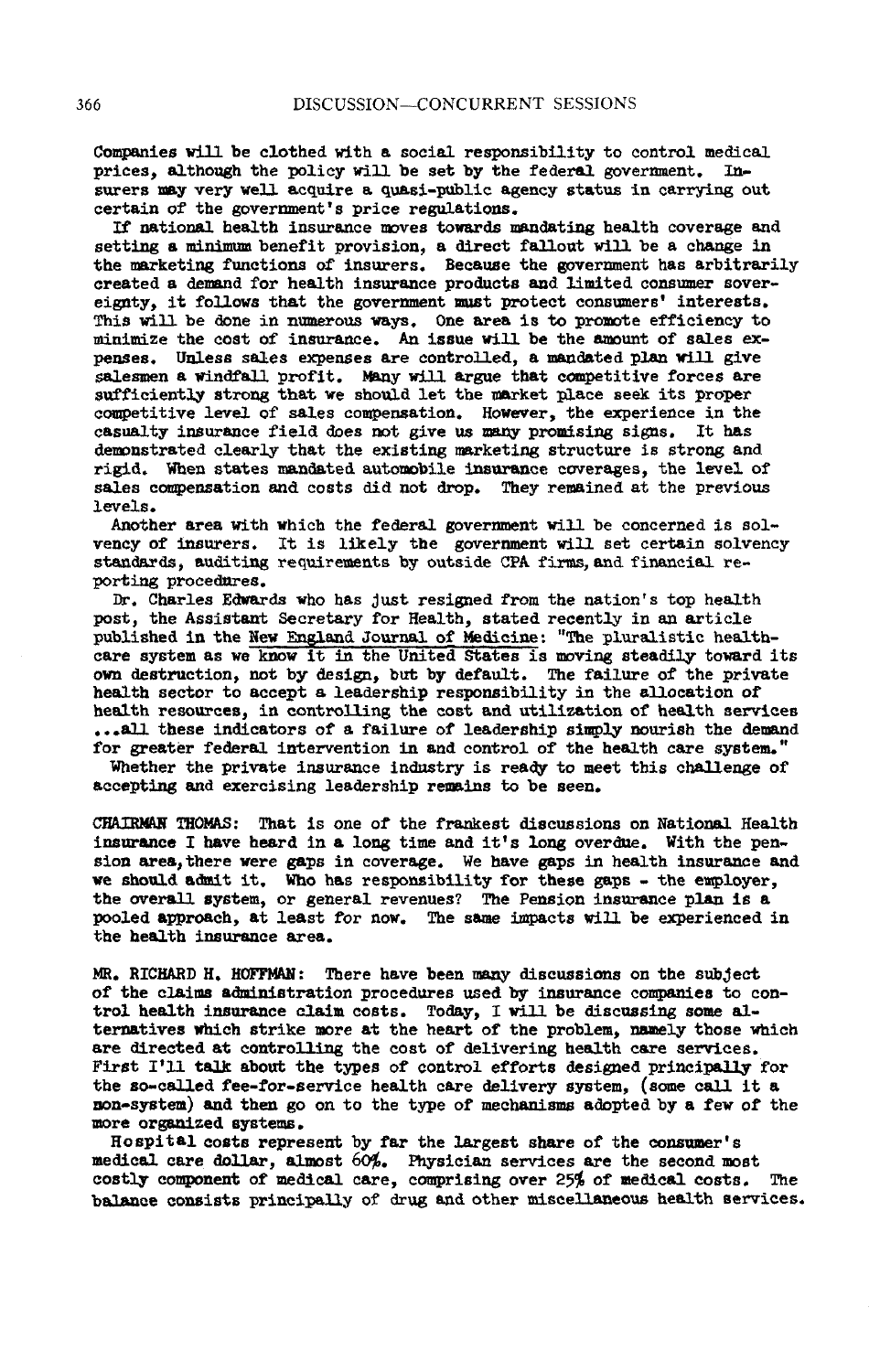Probably the f**o**remost problem i**n** co**nn**ecti**o**n with the high c**o**st of health c**a**re d**e**livery is th**a**t hospitals **a**re g**en**erally Suffering f**ro**m **a** highly over**b**edded sit**ua**ti**on**. T**o** help c**o**unter**a**ct this, in 1966 C**o**ngress enacted the C**o**mprehe**n**sive Health P**lann**i**n**g Pr**o**gr**a**m **unde**r which l**o**cal **a**gencies were ereated t**o** pass **on** all **a**pplic**a**ti**o**ns for c**o**nstructi**on o**f **ne**w h**o**spital beds with decisi**o**ns b**a**sed **o**n eommuulty **n**eeds. If any beds wer**e** c**o**nstr**u**cte**d** with**ou**t **a**pproval, the federal governme**n**t r**edu**ced its reimburs**e**me**n**t t**o** h**o**spitals f**o**r Medic**a**re and Medic**a**i**d** patie**n**ts. The h**e**alth i**n**surance i**ndu**stry h**a**s **b**een supp**or**ting this p**ro**g**r**am b**y** c**o**ntributing fi**nan**cially **and b**y fur**n**ishi**n**g ma**n**power to assist in planning activities.

T**o** further str**e**ngthe**n** th**e**s**e** eff**o**rts, **a**bo**u**t half the **s**t**a**tes passed certific**a**te-**o**f-seed legisl**a**ti**on** u**n**der whi**c**h no **n**ew beds were t**o** he c**on**str**u**cte**d** unless **a**pproved by an age**n**cy **d**esig**na**te**d** by the st**a**te. In m**an**y st**a**tes this **a**ppli**e**d not **o**nly to h**os**pital **b**eds **bu**t c**o**nstr**u**cti**o**n **o**f any he**a**lth f**a**cility which c**o**st ove**r** \$100,000, incl**u**ding physi**c**i**an**s' **o**ffice**s**. **Man**y insurance c**o**mpanie**s**, incl**ud**i**n**g my **o**wn c**o**mp**an**y, the Equitable Life, h**a**v**e** taken **n**e**ed** int**o a**cc**o**unt as **one o**f the important criteri**a** i**n pa**ssi**n**g **on** lo**an**s to h**o**spitals.

A few st**a**tes h**a**ve als**o ena**ct**ed an**ot**h**er f**o**rm of legislatioa which is **de.** signed t**o** c**on**trol c**o**sts through public **a**ppr**o**val of **ho**s**p**ital b**u**dg**e**ts and charges. O**n**e law th**a**t **b**ecam**e** effective l**a**st ye**a**r i**n** \_ylamd requires that h**o**spit**al bu**dg**e**t**s and** c**ha**rg**es** b**e a**ppr**ove**d i**n ad**va**n**c**e** by **a s**t**at**e **a**g**e**ncy **an**d t**h**at c**h**arges b**e** eq**ua**l f**o**r a**l**l **u**sers exc**e**pt **M**edicar**e pa**ti**en**ts. A**n**ot**h**er was i**n** Co**nne**ctic**u**t, where hospita**l** charges **and** t**o**tal **h**os**p**ital **c**osts m**u**st **b**e **app**roved in **ad**vanc**e**. **O**th**e**r **s**t**a**te**s**, suc**h** as **N**ew York a**nd Mas**s**a**c**h**usetts, a**ls**o **ha**ve **h**os**p**ital r**a**te **l**aws, b**u**t t**he**s**e** h**a**ve \_ot **p**rove**n** to b**e** eff**e**ctive becaus**e** r**e**g**u**lati**on** i**s l**imite**d** to **Blue C**ro**s**s **and M**e**d**ic**a**id reimburs**e**me**n**t r**a**tes an**d** le**aves** wide open charge**s** to patients w**h**o are covere**d** by **hea**lt**h** i**n**surance companies or uninsured.

At the end of last year, Congress, with the full support of the Health Insurance As**s**oci**a**tio**n o**f America (HIAA), enact**ed a** n**e**w **C**ompr**eh**ensiv**e** Health Planning Program, It establishes an organizational framework for coordin**a**timg fe**d**eral an**d s**t**a**t**e** gov**e**rnme**n**t **and** loc**a**l planning **e**fforts i**n de**t**e**rmiuing **he**alth **nee**ds **and** est**a**blishiug priorities, with th**e o**Fportu**n**ity for i**npu**t from the priv**a**te **se**ctor s**u**ch **as** i**n**s**u**ra**n**ce com\_L**u**ies. T**h**is **p**rOce**s**s is to be **a**d**m**i**n**istere**d** by t**h**e st**at**es subj**e**ct to **Fe**deral g**u**ideli**ne**s.

The **n**ew Act effective**l**y replace**s** t**h**e Hill-**Bu**rto**n** a**n**d Regio**n**al **M**edical Program**s** a**n**d the former Co\_rehensive Healt**h** Pla**nn**i**n**g Act. It is designe**d** to le**ad** to gre**a**ter emp**h**asis o**n** o**u**t-patie**n**t care by **p**romoting the develo**p**me**n**t of prim**a**ry-care medic**a**l gro**up** practices, H**M**0's, a**n**d physician a**s**sista**n**t trai**n**i**n**g program**s**. Furt**h**ermore, i**%** will **en**co**u**rage **h**ealt**h** ed**u**catio**n** a**n**d di**s**ease **p**reve**n**tio**n** activities, i**n**cl**ud**i**n**g studies of t**h**e **nu**tritioms**l** an**d** e**n**viro**n**me**n**tal factor**s a**ffecti**n**g health. Coordi**n**ati**on an**d co**n**solidatio**n** of i**n**stitutio**n**a**l** services, pri**n**ci**pa**lly hospital, **an**d arr**an**geme**n**ts for **s**hari**n**g **s**u**pp**ort services will **a**lso be **p**romote**d**.

Seco**n**dly, t**he n**ew **A**ct i**n**trod**u**ces a met**h**o**d** of ev**a**lu**a**ting "co**n**ti**n**ui**n**g **a**ppropriate**n**es**s**" of s**e**rvices **and** faci**l**ities. **In** ot**h**er word**s**, they are to be "recertified" at five ye**a**r interv**als**.

Thirdly, it re**q**uires **a**l**l s**t**a**tes to **a**dopt by **1**980 certific**a**te**-**of**-n**ee**d** laws t**ha**t meet federa**l** st**an**dards or lose their federal fu**n**d**s** u**n**der the P**u**blic Health **S**ervices Act or **a**my relate**d** Acts. T**h**e **n**ew laws will be more effective t**h**a**n** the old bec**au**se they will provide for a **p**rohi**b**itio**n** o**n unn**eeded constr**u**ctio**n** wherea**s** the old law merely i**n**stituted fi**nan**ci**a**l pe**n**alties.

L**as**tl**y**, a **na**tio**n**al accou**n**ting system is to be develope**d,** ex**p**erime**n**t**a**lly, by the Secret**a**ry of HEW for reviewi**n**\_ the volu**m**e **an**d cost of service**s**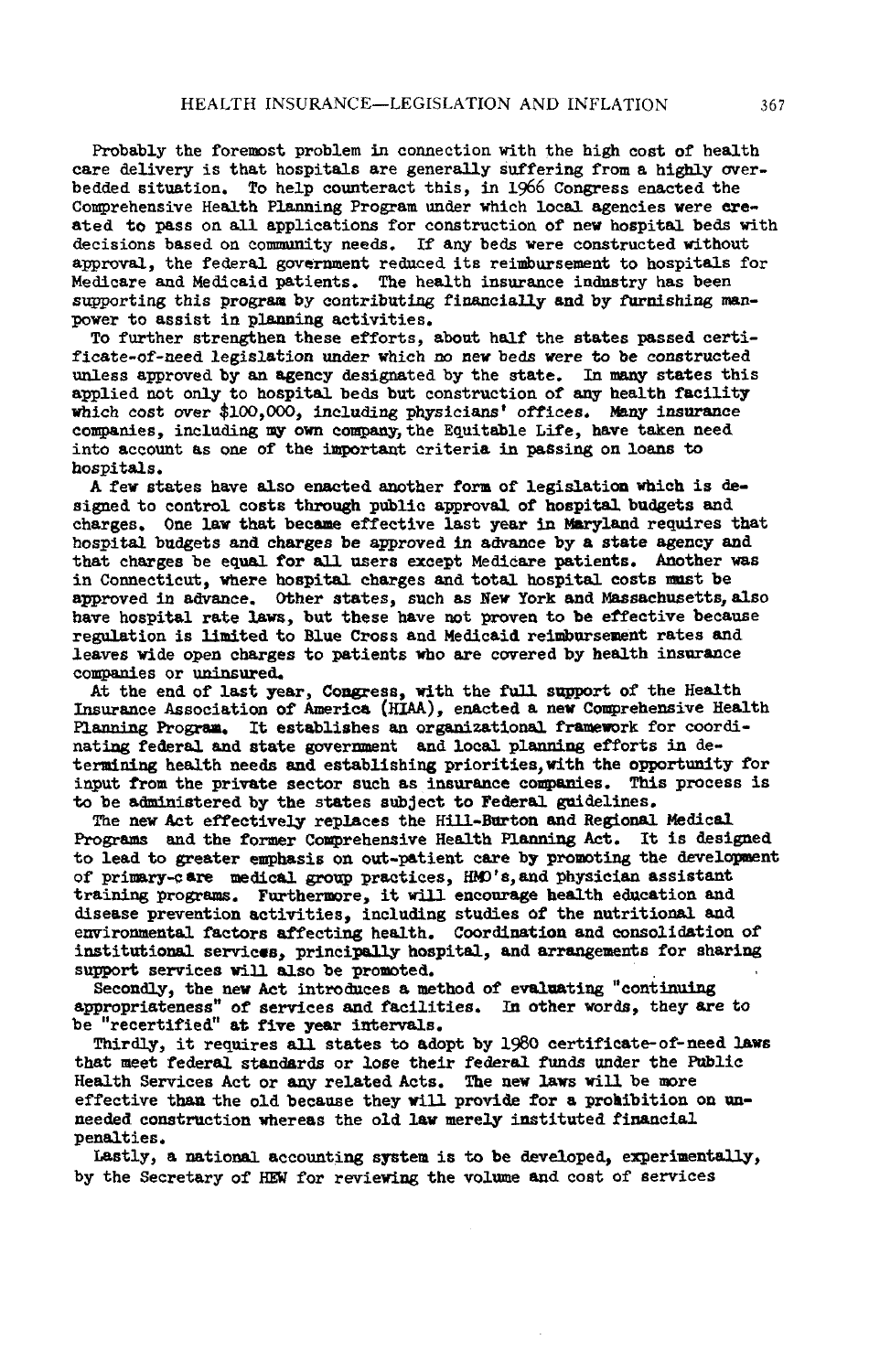provide**d** by **h**ealth faciliti**e**s. C**ha**rge**s** on **an** a**l**l-incl**u**sive r**a**te b**a**sis a**re** to **b**e established in s**u**ch a m**anne**r t**h**at **on**e class **o**f p**a**ti**en**ts **d**o **n**ot s**ub**si**d**ize ot**h**er c**las**ses**. T**his **appl**i**e**s both to tre**a**tme**n**t c**a**tego**r**ie**s**, **su**c**h as** fo**r** m**a**t**e**r**n**ity ve**rsus p**ne**umon**i**a c**a**ses**, an**d** to t**he va**r**iou**s c**l**a**s**ses of **p**urc**h**asers, **such** as **h**e**al**th **i**m**s**urer**s v**er**s**u**s** d/r**e**e**f** service payers. **T**h**e** A**c**t ant**h**ori**z**e**s d**e**mon**str**a**tio**n** project**s** i**n** s**ix sta**te**s** to test t**h**e e**f**fec**t**ive**n**e**s**s of **su**c**h** a syste**m**.

It would appear t**h**at this **n**ew legislati**o**n has stro**n**g potential for **a**ff**e**cting **h**e**a**lt**h** care **de**li**v**ery **co**sts.

A more direct approach for controlling health care delivery costs which h**a**s received i**n**cre**a**si**n**g atte**n**tio**n** ove**r** rece**n**t years relies o**n** org**an**izatio**n**s of p**h**ysici**ans, kn**ow**n a**s fou**nd**ations for medic**a**l care, to mo**n**itor utili**za**tio**n** a**n**d physici**an** c**h**arges. At the **S**ociety's meeti**n**g **h**e**ld** a ye**a**r ago i**n** Bosto**n**, Mr. Joh**n** MA**hd**er fully **d**escribed t**h**e operati**on**s of the two **p**r**e**vale**n**t ty**pe**s of fou**n**datio**n** program\_ an**d** I will summ**a**rize. **Und**er t**h**e first type, t**h**e Found**a**tio**n** takes over from the carrier the functio**ns** of reviewi**n**g a**n**d i**ssu**i**n**g paym**en**t**s** o**n** all clai**m**s. F**u**rther**m**ore, t**h**ere is a pr**e**req**u**i**s**ite that t**h**e **h**e**a**lth insurance pl**an** provi**de a** l**ev**el of be**n**efits **wh**ich me**e**t**s** the Foun**da**tio**n**'s st**and**a**r**d**s**. The **se**co**n**d t**y**p**e** was **d**eve**lo**ped a**nd** is being spo**ns**ored by the HIA**A**. I**n** t**h**is c**a**se the Fou**n**d**a**tio**n** r**e**views o**n**l**y** tho**s**e clai**m**s ref**e**rred to it by t**h**e carrier a**n**d t**h**e carrier retai**n**s the **c**l**a**ims payi**n**g fu**n**ctio**n**. T**h**ere **a**re n**o m**i**n**imu**m** be**n**efit requireme**n**ts.

U**nd**er t**h**e Foun**da**ti**o**n-sponsored ty**p**e **pl**an, **c**o**n**tro**l** of'physici**an** ch**a**rges is **a**chie**v**e**d b**y t**he u**se of **a** u**n**ifor**m** f**e**e sc**hed**u**l**e**, wh**er**e**as **und**er t**he H**YA**Asp**o**n**sore**d** appro**ach**, s**c**re**enin**g g**u**ide**s** ar**e d**eve**l**ope**d**, **an i**m**p**orta**m**t e**lem**e**n**t of whi**ch** are t**h**e act**u**al fees previ**ous**ly **sub**mitte**d** to t**h**e c**a**rrier**s a**s cl**a**ims. The gui**d**es are used as t**h**e **ba**sis for referral to t**h**e Fo**un**dation **o**f clai**m**s for review. With re**sp**ect to **h**os**p**ital utilizatio**n**, bot**h** use **sp**ecific criteri**a** by di**a**g**n**osis to mo**n**it**o**r the **d**ur**a**tio**n** of co**n**fi**n**ement **du**ring t**he pa**tie**n**t's stay. Some a**l**so use \_read**m**issio**n** co**n**trols**,** such as precertificatio**n** for no**n**-em**e**rge**n**cy ad**m**is**s**io**n**s a**n**d **p**rea\_ais**s**io**n** testi**n**g. **N**ur**s**e co**o**r**d**i**na**tors are ge**n**e**r**a**d\_**ly **ut**ilized t**o** a\_,\_-\_ ster the **pr**ogr**am**, wi**th** pr**obl**e**m case**s referre**d** t**o a** physicia**n** f**o**r review. **I**t is cl**ear** t**ha**t suc**h** c**on**c**u**r**ren**t r**e**view is **mu**c**h** m**o**re eff**e**ctive than **a** retros**p**ective **de**nial approach. **M**r. **Mahde**r i**n**di**ca**tes th**a**t resu**l**ts va**r**y, b**u**t **som**e F**o**u**ndat**io**ns ha**ve r**epo**rted ho**sp**ital **u**tilizati**on** r**ed**uctio**n**s of up to **ab**out 1**5**\_.

Profes**s**io**na**l **S**tand**a**rd Review Org**an**iz**a**ti**ons** (PSR**O**'**s**) is **a su**bjec**t** whic**h** is m*e***nt**io**ned** in **t**h**e pr**es**s** q**u**it**e o**ft**en**. **The**y **ar**e m**odel**ed **a**ft**e**r t**he** f**oun**datio**n** pr**o**grams. In **19**72 **Con**gress **a**m**en**de**d** t**he** Soci**al** S**e**curity **A**c**t** so **as** t**o re**q**ui**r**e** medical societies to set up such organizations which would review inhospita**l s**ervi**ce**s **fu**rni**sh**e**d** to **M**edi**ca**r**e and M**edic**a**i**d pa**t**ie**nts.

U**n**de**r** t**h**i**s** progra**a,** W**h**ic**h** i**s ye**t t**o** tak**e** effect, t**he** c**o**u**n**t**r**y **h**a\_ bee**n** su**b**divided into o**ve**r **200** areas**,** wit**h**i**n** e**a**c**h** o**f** w**h**ic**h** t**he** loc**al** medi**cal s**ociety m**u**st cr**e**ate a PSR**O**. Eac**h** P**S**RO **m**u**s**t **w**rit**e** a **con**tr**a**c**t** wit**h** HE**W** for carryi**n**g o**u**t th**e** required review proc**edu**res. This **p**r**o**gram **has m**et wit**h a** gre**a**t **d**eal of re**si**st**a**nce fr**o**m t**he** medical comm**nn**i**ty**. **I**t is sc**h**e**dnl**e\_ to **b**e i**n** o**pe**r**a**tion **b**y t**he end** of thi**s** yea**r**, **hut** it i**s** not c**l**ear **h**ow effec**t**i**v**e i**t** wil**l** turn o**u**t t**o** be.

O**n**e of t**h**e se**ns**itive **p**ro**bl**e**m**s t**ha**t will pr**ob**a**b**ly f**a**c**e** t**h**e **h**os**p**ital i**nd**m**s**tr**y** so**on,** if it **h**as**n**'t a**l**re**ad**y, is t**ha**t, t**o the e***x***t**e**n**t t**ha**t **e**ff**or**t**s** to re**du**ce **u**ti**l**i**z**ati**on a**r**e** s**u**ccessf**ul,** it wi**ll** b**e ne**c**e**ss**a**r**y** t**o** c**lose** d**own e**xisti**n**g **bed**s**.** F**a**i**lu**re to d**o** so will **m**at**e**rially red**n**ce t**he** c**o**st savings **p**ro**dn**ee**d** b**y** l**o**w**e**r **u**tilizatio**n b**ecause t**h**e sa**m**e fixe**d** o**v**erhea**d** will rem**a**i**n** an**d** res**u**lt i**n h**igher unit c**o**sts.

T**h**ese **e**fforts, partic**u**larly in relati**on** to h**o**spital co**st**s**,a**r**e p**r**o**duci**n**g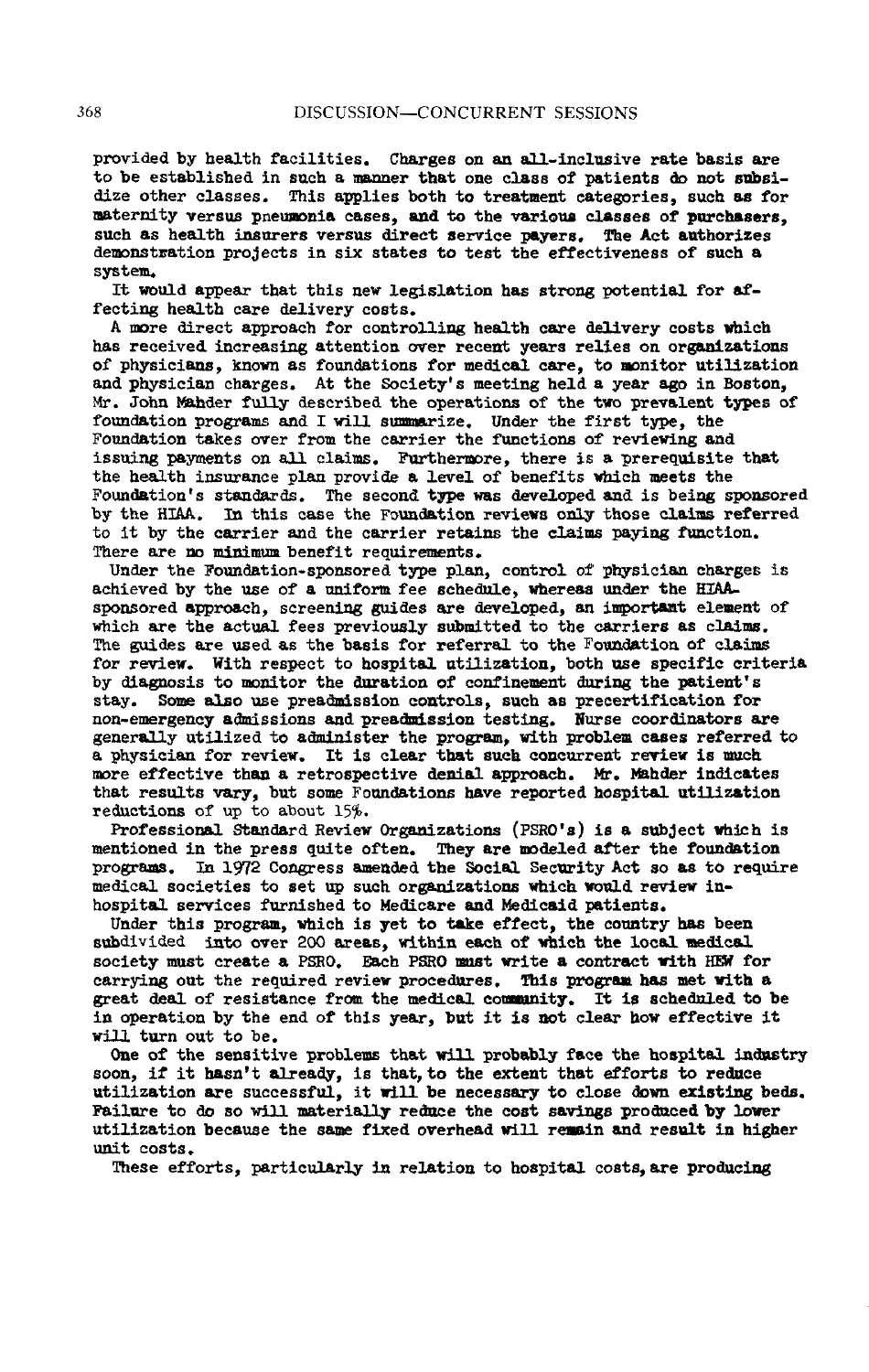some very beneficial results. O**n** th**e o**t**he**r **hand**, **m**\_**n**y, i**n**cl**ud**i**n**g my**s**e**l**f, **bel**i**eve** t**ha**t re**al p**r**o**g**r**ess c**an only** be **a**c**h**ieve**d** t**h**r**ou**g**h a** sig*n*ific**an**t i**n**cr**ease** i**n p**ro**du**ctiv**i**t**y** i**n** t**he h**ealt**h** c**a**re **d**e**l**ivery fie**ld**,**an**d t**o** accomp**l**is**h** t**h**a\_ f**u**\_daae**n**t**al chs**\_**6es** m**us**t be m**ade in** t**h**e **s**truct**u**r**e an**d org**aniza**tio**n** of **our** h**eal**t**h** c**are** de**l**ive**r**y **sy**st**e**m**s**.

**There** i**s** littl**e que**sti**on** t**ha**t c**ont**r**ols** u**nde**r me**re o**rg**an**iz**ed h**e**al**t**h** c**are** de**l**iv**e**ry syst**em**s, **su**c**h as Hea**lt**h** \_i**n**te**nan**c**e O**rganizatio**ns** (H**M**D'**s**), are pote**n**ti**a**l**l**y m**at**chmere **p**ote**n**t t**h**a**n** t**h**ose previo**us**ly describe**d**. This is **he**c**aus**e of sever**a**l **k**e**y de**sig**n** c**ha**r**a**ct**e**ristics of s**u**ch **p**rogr**a**ms w**h**ic**h mak**e pos**s**i**b**l**e** effective c**on**tr**o**l**s**.

T**h**e first is a cl**o**se rel**a**ti**o**ns**h**i**p**, **u**s\_lly co**n**tr**a**ctu**a**l, betwee**n** t**he** provi**d**ers of **h**e**a**lt**h** c**a**re ser**v**ices a**nd** t**h**e e**n**tity **wh**ic**h** is respo**ns**ible for **man**s\_i**n**g t**he plan**. The seco**nd**j a**nd** J**us**t **a**s i**mp**ortant, is t**h**e **a**greem**en**t b**y** t**h**e consu**m**er \_o\_-\_**-**\_ t**h**e **p**rogram t**o o**bt**a**i**n a**ll of **h**is co**v**ere**d** h**e**alt**h** services fr**o-**.t**h**e **p**rovi**d**ers **des**ig**na**t**ed** by t**h**e p**lan**, **e**xce**p**t whe**n h**e is **ou**t**s**ide t**h**e p**lan**'s servic**e a**re**a** an**d** is fac**ed** wit**h** a health em**e**rg**en**cy. Th**es**e tw**o** c**ha**ract**e**ristics m**a**k**e** it **p**os**s**ib**l**e for t**h**e **pro**g**ra**m to **es**t**abl**is**h** c**on**tr**ols** t**ha**t c**an s**tro**n**gl**y** i**n**flue**n**ce t**h**e f**o**r**m** of **d**eliv**e**ry a**nd** th**e nu**mber and cost **o**f **s**ervic**e**s **p**r**o**vi**ded** un**de**r t**he p**rogr**am**, **as** well **a**s over**se**ei**n**g q**ua**lity. Wit**h**o**u**t suc**h** rel**a**tio**n**s**h**i**p**s wit**h p**r**o**vi**d**ers **and** c**onsu**mers, th**e**re ca**n n**or**mel**ly be **no** m**o**re c**on**tr**o**l t**han** w**ha**t **has** b**e**e**n d**evel**op**e**d** und**e**r co**n**ve**n**tio**na**l **hea**lth insur**an**ce pr**o**gra**ms**. **W**it**h** \_**h**es**e** rel**a**ti**onsh**i**p**s, **mu**ch mere c**an** be **ac**c**om**pli**sh**e**d**.

**A***n***o**t**he**r i\_**ortan**t c**hara**ct*e*ristic **of** t**he**se mer*e***-**or**gan**i*ze***d** he**a**lth c\_**r***e* **p**r**o**g**r**am**s** w**h**ic**h** re@**a**ce r**e**si**s**t**an**ce to c**on**tro**l**s by **b**oth **pa**tie**n**ts an**d** p**hys**ici**ans**, is that t**h**e**y o**ffer a c**om**pr**eh**ensive r**an**g**e** of **h**ealth services, e**mpha**sizi**n**g **a**m**b**u**la**t**o**ry c**a**re, wit**h l**ittle or **no** c**opa**ym**en**ts o**n** the **pa**rt of th**e en**r**o**llees. T**h**is **a**ls**o** c**a**r**r**i**es** wit**h** it a **d**is**adv**lu**a**t**a**g**e, n**\_**m**ely that,i**a** s**p**ite **o**f **b**ett**e**r c**on**tr**o**ls, t**h**e premiu**ms** c**ha**r**g**e**d** zust **h**e **s**ig**n**ifica**n**tl**y h**lgher t**h**a**n mo**st i**n**sur**a**nc**e** pl**an**s **s**i**n**ce t**h**e latt**e**r **e**it**h**er de not c**o**v**e**r s**u**c**h** a broa**d** r**an**g**e** of ser**v**ices, or **e**l**s**e, if t**h**ey d**o,** i**mpo**se de**d**uctible**s** w**h**ich **s**u**b**st**an**tially eli**m**i**na**te be**ne**fit **paymen**ts f**o**r **ambula**t**o**ry c**a**re.

**No**w t**o** il**l**nstr**a**t**e so**m**e** of t**h**e t**ypes** of mec**h**m\_**-**\_**s**m**s** t**ha**t c**an** be cr**ea**t**e**d. **The**se **he**a**l**t**h d**e**l**ivery **p**rogr**a**m**s** c**an** ta**k**e **m**\_**n**y differe**n**t f**o**r**ms**, but t**h**ere **a**r**e** tw**o f**u**n**dame**n**ta**ll**y **d**iff**e**r**en**t **pro**t**o**t**ype**s. **One** is c**alled** t**h**e i**nd**ivi**dnal prac**tice **open**-**I**\_**ne**l t**ype and** t**he o**t**her** t**he** g**roup p**r**a**ctic**e** cl**osed-pan**e**l** t**ype**.

A good illustration of the individual practice type is the program de**veloped by** t**he Ph**y**s**i**c**i**an**s A**sso**ciati**on o**f **Cl**a\_ **Coun**ty**, Ore**g**on,** w**h**ic**h has been** i**n opera**ti**on** f**or o**v**er 30 yea**rs **and has abou**t **30**,**0**00 **enro**l**lees** w**ho b***u*y their health care coverage directly from the Association. Almost all the **ph**ysici**ans** i**n** t**he** c**o**u**n**t**y a**r**e par**tici**pan**t**s and** t**he pro**g**ra**m acc**oun**ts f**or abou**t **one-**six**th o**f t**he**i**r** pa**t**i**en**t**s on** t**he** av**e**r**a**g**e**. **Ph**ysi**c**i**an**s **p**r**a**cti**ce** in **the**i**r own o**ffic**es and** ar**e pa**i**d on a** f**ee-for-**s**er**vic**e** b**a**sis **but** J**o**i**n**t**l**y *u***n**derw**r**it**e** t**he r**i**s**k that t**he p**r**e**mi\_Is c**o**ll**e**ct**ed** wi**ll** not b**e** sufficient to finance the **p**r**o**gr**a**\_

T**hu**s, t**h**e **p**hysici**an**s are str**on**g**l**y m**o**tivat**ed** t**o** i**ns**titut**e e**ff**e**ctive co**n**trol**s**. **Unde**r t**h**e \_t**e**m, **wh**ic**h** t**h**ey hav**e de**ve**l**ope**d** ov**e**r t**he** y**e**ars, t**h**e i**n**iti**al a**tt**e**\_**-**\_- **ph**ysicia**n** is fi**n**sa**l**ci**a**l**l**y r**e**spo**n**si**ble** for t**h**e t**o**t**a**l c**ost o**f car**e fo**r e**a**c**h d**i**a**\_mosis. T**h**i**s** i**n**cl**u**des t**h**e p**hy**sician's **own** fe**e**-for-ser**v**ice c**ha**rges, **a**my **ho**spit**a**liz**a**ti**on**, the c**o**st **o**f **an**y referr**a**l t**o o**t**h**er **p**hy**s**icians, an**d a**ll **o**t**h**er s**e**r**v**ices. E**a**c**h mon**t**h** t**h**e **ph**ysici**an**'s **a**v**e**r**a**g**e** c**a**se c**os**t over t**h**e **p**r**ev**i**ous** 1**2** m**on**t**hs** i**s** c**o**mp**u**t**ed**. **I**t i**s** co**mpa**re**d a**g**a**in**s**t c**o**rres**pond**i**n**g county-wide average case costs, which recognize that physician's diagnosis **pro**fi**le**, an**d** is inc**reased 15**% t**o allo**w f**or** v**a**ri**a**ti**o**ns i**n** tr**ea**tm**en**t. **I**f **a phys**ician's av**e**r**a**g**e e***x*c**eed**s t**h**i**s f**ig*u***re,** t**he ex**c**es**s **i**s c**har**g**ed a**gainst t**he** f**ee**s **date h**im fr**o**m t**h**e **pro**g**ra**m.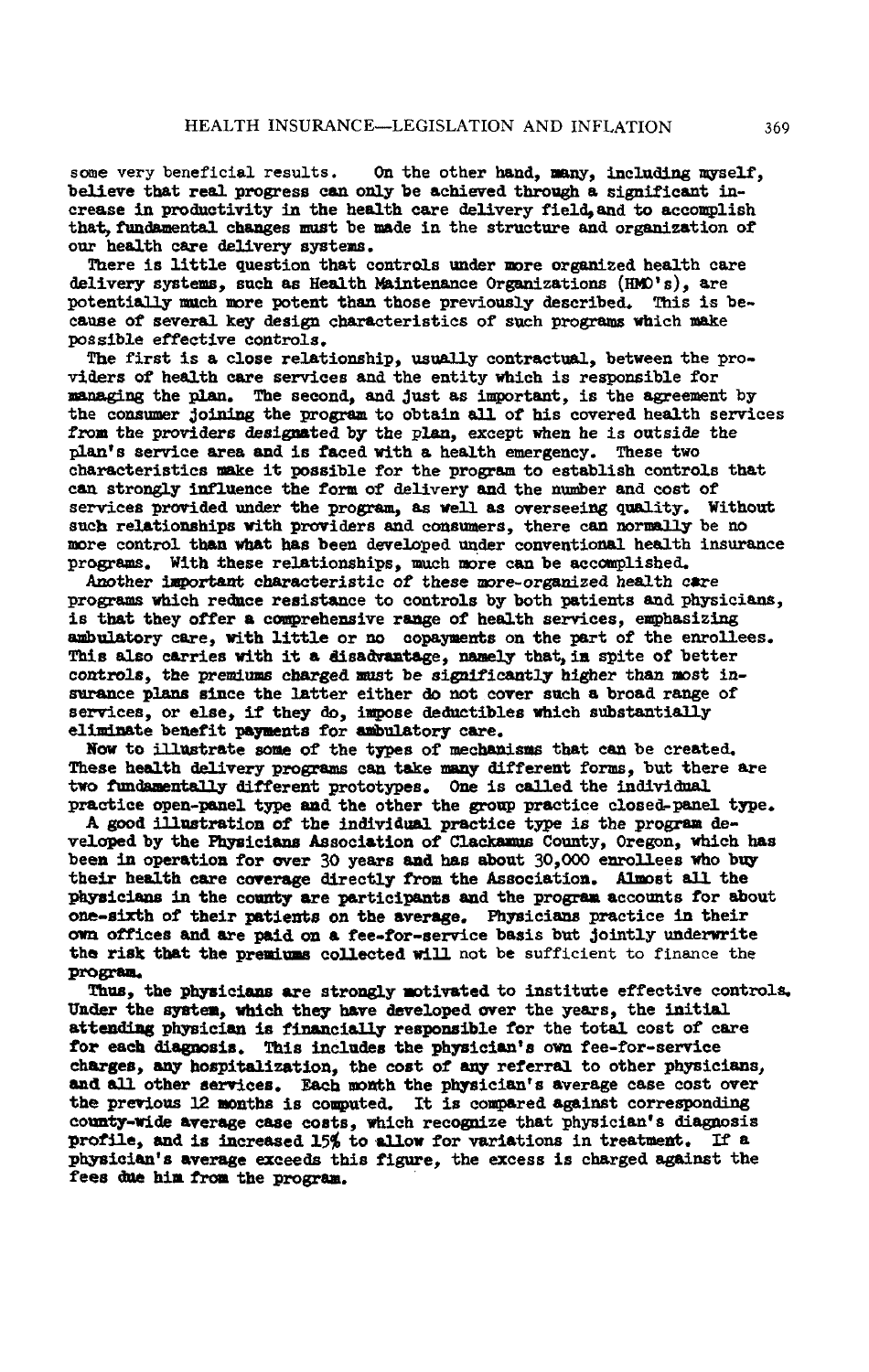A utiliz**a**tio**n** committee com**p**os**e**d **o**f member physicians meets once a week, wit**h**o**u**t **Pay**, to r**e**view **h**ospit**a**l **an**d **e**xt**e**nded c**a**r**e u**ti**l**i**za**tio**n** for c**u**rrent **pa**tie**n**ts. If th**e** c**o**mmittee spots a**n u**n**ne**ces**sa**ry hospitalizati**on** or **a**b**n**orm**a**l length of **s**t**a**y,th**e**y cont**a**ct the **a**tte**nd**lng physici**a**n. Th**e**y al**s**o check to se**e** th**a**t **pa**tie**n**t**s are** tr**a**nsferred o**u**t **o**f th**e** hospit**a**l to a**n e**xt**en**ded c**a**re facility w**h**e**n** a**p**propriate.

A surgic**a**l ti**ssu**e com**m**ittee **pa**sse**s** o**n ea**ch **s**urgical c**as**e ba**s**ed **on an o**p**e**rative report **an**d **a pa**t**h**o**l**ogist r**e**p**o**rt befor**e** the surgery will **b**e p**a**id for. If the surgery i**s unn**ec**e**ss**a**r**y**, th**e** c**a**s**e** c**an** b**e** br**ou**g**h**t t**o** t**h**e M**ed**ic**a**l Society griev**an**ce c**o**mmittee **o**r th**e p**h**y**sici**a**n might **b**e ch**a**rge**d** with the tot**a**l cost of the c**as**e.

P**e**r diem **h**ospit**a**l charges t**o** the **P**rogr**a**m are st**ud**ied and if **a ho**s**p**it**a**l i**s** o**u**t of li**n**e with the **o**th**e**rs, the hospit**a**l **ad**mi**n**i**s**tr**a**tor is c**a**lle**d** dome to ex**p**l**a**in the sit**ua**tio**n**. Oftentimes the hospit**a**l r**e**d**u**ces it**s** ch**a**rges **a**s **a** res**u**lt.

L**a**stly, **b**ills for **a**ll medic**a**l services are caref**u**lly a**u**dite**d** by **ad**mi**n**istr**a**tive perso**nn**el and they are se**n**t to the prim**a**ry physici**a**n in e**a**ch ease for his r**e**view. Copies **a**r**e a**lso se**n**t to the su**b**scriber so th**a**t he might B**e**tter **a**ppreci**a**te th**e** v**a**l**u**e of his cover**a**ge.

At this **p**oi**n**t, I thi**n**k it **wou**ld be of i**n**terest to mention th**a**t my com**p**a**n**y, in c**on**j**un**ction with th**e** N**a**ssau C**oun**ty Medical Fo**u**nd**a**tio**n** a**n**d the local hospit**a**ls, **h**as Just beg**u**n the operatio**n** of an i**nd**ivi**d**mal pr**a**ctice pl**a**n for resi**d**ents of N**a**ss**au** County. It is c**a**lled the N**a**ss**a**u H**e**alth C**a**re Plan. W**e** ar**e** devel**o**pi**n**g some **o**f th**e** same co**n**tr**o**ls **a**s Cl**a**ck**a**m**u**s Cou**n**ty.

Now I wo**u**ld like t**o** turn to the c**on**trols th**a**t might **b**e **u**sed **b**y **a** gro**up** pr**a**ctice closed-**pan**el ty**p**e **Ix**l**an**. T**h**is form is in m**a**rked co**n**tr**a**st t**o** t**he** i**n**divi\_,,alpr**a**ctic**e** type. Alth**o**ug**h** th**e** covered servic**es** an**d** th**e** cost**s** m**a**y be com**p**ar**a**ble, th**e** method of delivery is significantly differe**n**t.

In gr**oup** pr**a**ctice pl**an**s, mo**s**t **n**o**n**-hospital services ar**e** fur**n**ishe**d** i**n** a ce**n**tral a**mbu**l**a**tory c**a**re f**a**cility. Secondly, the **p**lan hires or c**o**ntr**a**cts with **a** limite**d** n**u**m**b**er of **p**rim**a**ry and m**a**lti-s**p**ecialty physici**a**ns, most of whom Work f**u**l**l** time and ar**e** r**e**m**une**r**a**ted **o**n **a** sal**a**r**y o**r **a** s**a**l**a**ry plus **bonu**s b**as**is. In c**on**trast, under the i**n**divi**dv**\_! l\_r**a**ctice fo**und**ati**on** ty**p**e, p**h**ysici**a**ns provi**d**e serv**i**ces to the program in t**h**e**i**r ow**n** offices on **a** p**a**rt-ti**m**e **ba**sis a**n**d are paid fee-for-service.

An exam**pl**e of s**u**ch a gro**u**p **p**ractice plan is t**h**e K**a**iser-Perm**an**e**n**te Program which **op**er**a**tes i**n** five states, **p**ri**n**ci**pal**ly i**n** th**e W**est, h**a**s a**b**o**u**t two and three**-q**u**a**rter millio**n** e**n**rollees **a**n**d** is by f**a**r the largest \_0 i**n** the U**n**ited St**a**te**s**. It f**u**r**n**ishes care for most of its e**n**rollees t**h**ro**u**gh its ow**n amb**ul**a**t**o**ry c**a**re ce**n**ter and hos**p**it**a**l complexes. E**a**ch complex is m**an**ned by an appro**x**imately **l**O**0**-member P**h**ysici**a**n Gr**ou**p **an**d services **ab**out l**O**0,00**0** e**n**rollees.

T**h**e key poi**n**t here is th**a**t control is achieved thro**u**g**h** direct man**a**geme**n**t of the entire system. I might add, t**h**ere m**a**y be **no** re**a**lly effective s**ub**stit**u**te.

K**a**i**s**er **ha**s cre**a**te**d** a**n** org**an**izatio**na**l str**u**cture that **a**llows ce**n**tr**a**l c**on**trol over the c**o**sts an**d** scope of the pr**o**gr**a**m and, **a**t the s**a**me time, permits consi**de**r**a**ble fr**eedo**m **o**f **a**ctio**n** b**y** t**h**e P**hys**icia**n** Gr**oups**. T**h**is is a**c**hi**e**v**e**d princi**pa**ll**y b**y **o**r**gan**izi**n**g t**h**e physici**a**ns in in**d**epe**n**de**n**t **p**art**n**er**s**hi**ps** and **de**ali**n**g with them thr**ou**g**h a** c**on**tr**a**ct wit**h** t**h**e H**e**alth Pl**an** t**ha**t is re**n**ewed annually.

The co**n**tr**a**ct **p**rovides that t**h**e Physici**a**n Gr**oup** will f**u**rnish medic**a**l services to mem**b**ers enrolled with that Group in ret**u**r**n** for **a** fixed mo**n**t**h**ly payme**n**t **p**er mem**b**er. The b**a**sis for **d**eterm\_**-**\_-\_ the si**z**e of this fixe**d** per capita **a**m**oun**t is a very detailed b**ud**get pre**pa**re**d** by the P**h**ysician Gr**oup** an**d r**eviewed and **a**pproved **by** t**h**e **H**ealt**h** Pl**an**.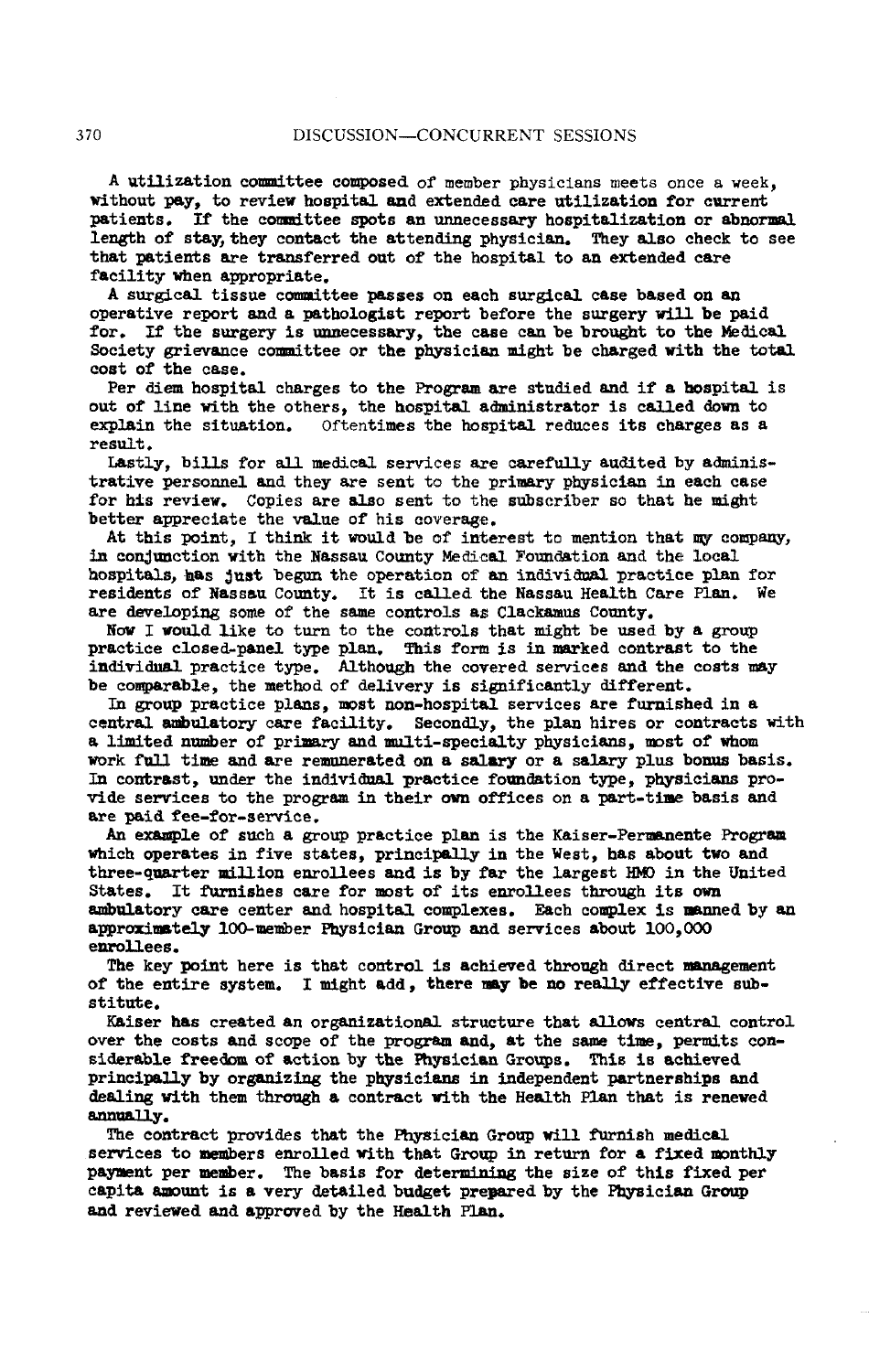At the end of the year the difference between the budgeted amount and actual operating costs is computed and any excess serves to increase physicians' income and vice versa. In a similar manner, a hospital budget is prepared and the difference between actual and budgeted costs is shared by the Health Plan and the physicians.

Thus, in order to maintain the stability of their staffs and to attract good personnel, the managements of the Physician Groups have strong incentives to control costs.

Other means of control which the plan has readily available are the number of hospital beds constructed for its membership and the number of physicians which it hires and their mix by specialty. The use of ancillary personnel to perform many of the health services that do not necessarily require physicians also reduces delivery costs.

I think it is clear that, if it is possible to create plans like Kaiser's and enroll a sufficient number of members, this approach holds the most promise for controlling costs and producing maximum productivity. On the other hand, to develop new programs of this type is very risky. They are extremely expensive to develop and difficult to market, particularly in competition with group insurance. Consumers have not been overwhelmingly attracted because in most cases they would have to give up relationships with their existing providers and pay higher premiums than for conventional health insurance. The mandatory dual-choice provision of the 1973 HMO Act may ease marketing resistance by forcing employers to offer HMO Plans, which become federally qualified, to their employees as an option under their health benefits programs.

Now let's examine the relative success of the individual and group practice type programs in controlling utilization. One of the best illustrations of this can be obtained from the Federal Employees Health Insurance Benefits Program. Under this program, all federal employees have the option of choosing one of two standard plans or any of the authorized local individual and group practice type programs. The two standard plans are Blue Cross/ Blue Shield and a plan sponsored by the insurance companies called the "indemnity plan." A comparison of the hospital utilization results for the year 1968, the latest data available, is shown in Table 1 in annual number of days confined in a hospital per 1,000 persons covered. It indicates that the aggregate of individual and group practice plans, and the Clackamus and Kaiser plans in particular, run less than 450 days, while the two standard health insurance plans run about 880 days.

Data has also been published regarding frequency of surgery performed in a hospital under the Federal Employees Plan for 1968 comparing Blue Shield and the group practice plans. It is shown in Table 2. It indicates that the subscribers to group practice plans had less than half the amount of inhospital surgery as Blue Shield subscribers.

In conclusion, I think you can see what can be accomplished. It is clear that the health care field, taken as a whole, badly needs the introduction of better controls, and the kind that I have described ought to be carefully considered for wider introduction.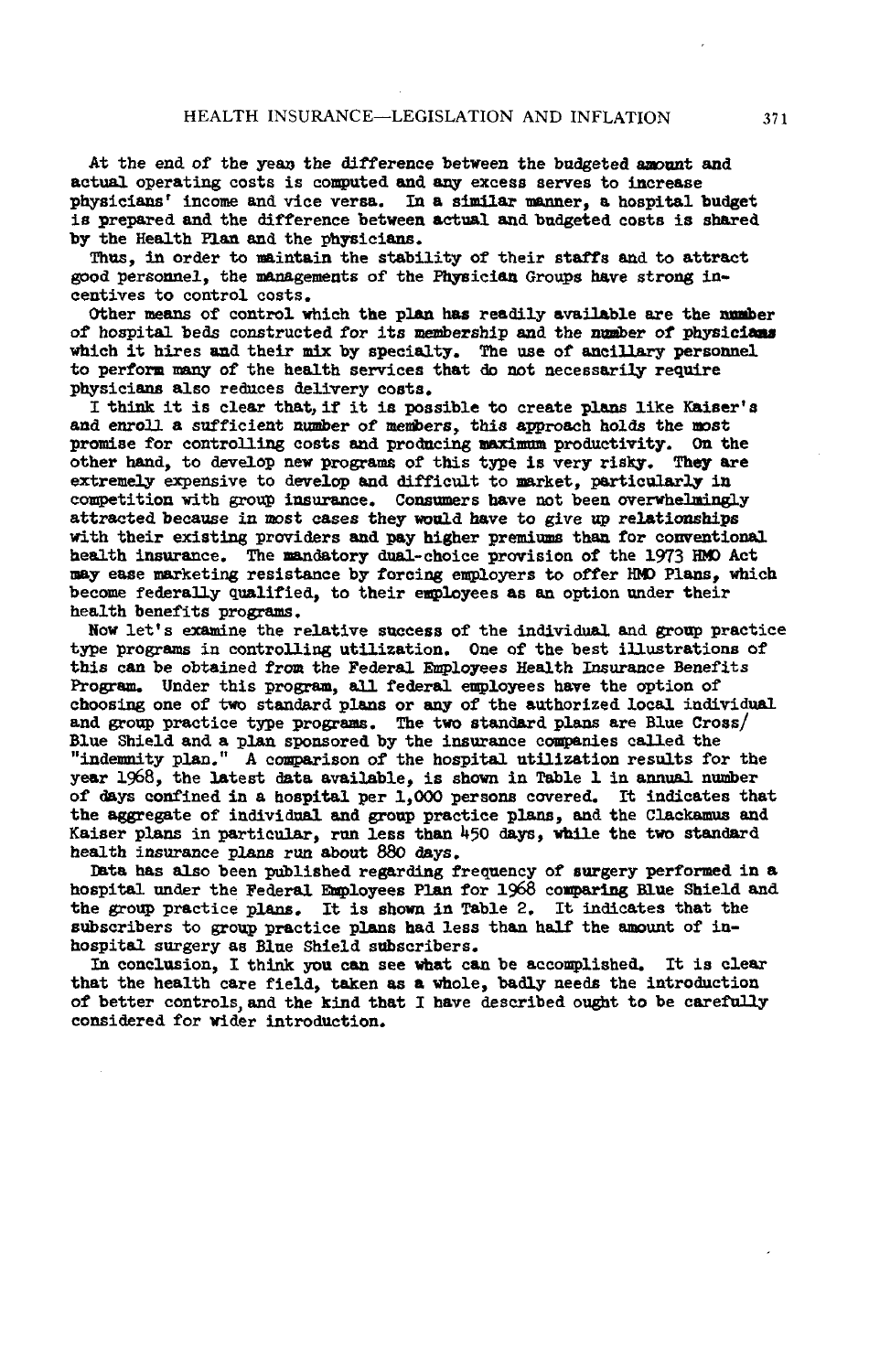#### DISCUSSION-CONCURRENT SESSIONS

### TABLE 1

### FEDERAL EMPLOYEES HOSPITAL UTILIZATION

## Annual Days Confined per 1000 Persons

| mtion                   | Days/1000 |
|-------------------------|-----------|
| Blue Cross/Blue Shield  | 879       |
| Indemnity               | 885       |
| All Individual Practice | 472       |
| All Group Practice      | 419       |
| Clackamas County        | 438       |
| Kaiser-California       | 448       |

### TABLE 2

#### FEDERAL EMPLOYEES IN-HOSPITAL SURGERY

# Annual Rate of Surgery per 1000 Persons

|                   | Blue Shield | Group Practice |
|-------------------|-------------|----------------|
| Tonsillectomy and |             |                |
| Adenoidectomy     | 6.9         | 2.4            |
| Female Surgery    | 9.2         | 4.8            |
| Appendectomy      | 2.1         | 1.5            |
| Gall Bladder      | 2.1         | 1.5            |
| All Types         | 75.0        | 34.0           |

372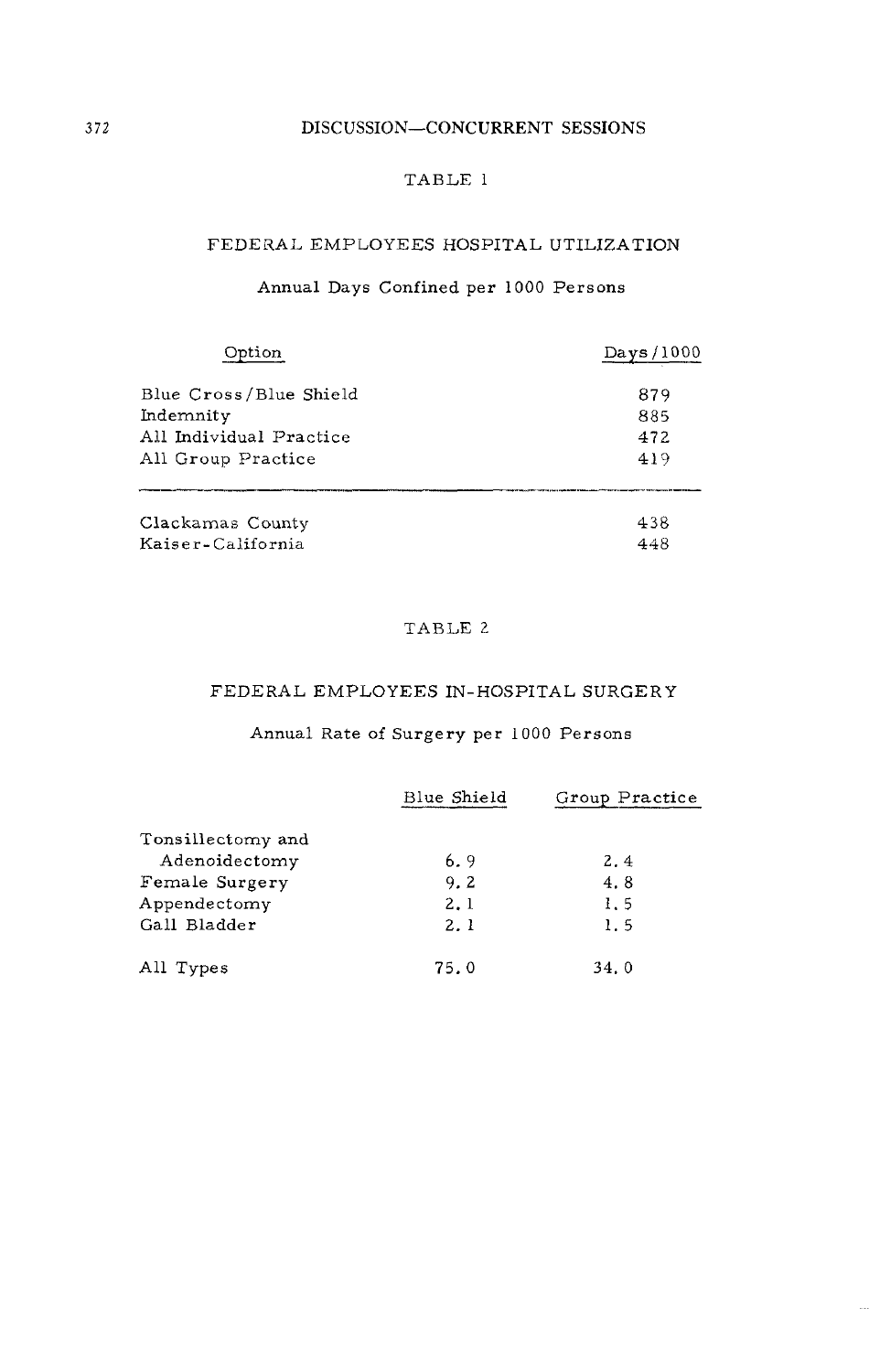MR. ft.\_**4%**RT**IN** DICK**L**ER: Two of th**e p**a**nel**ists predict th**a**t a natio**n**a**l** he**a**lth i**n**s**u**ra**n**ce **pl**a**n** w**o**ul**d** prob**a**bly tak**e** the form of **a** ms\_datory employer-provided **p**la**n**. **W**ould t**h**e **p**a**ne**l coment o**n** t**h**e experie**n**ce rati**ng** form**u**la**s** \_u**de**r such a**n** appr**o**ac**h**?

MR. HSYA**O**: The **e**xp**e**ri**en**ce r**a**ti**n**g formsl**a**s wo**uld p**rob**ab**l**y be** c**h**a**n**ge**d** i**n** t**ha**t t**h**ey w**o**ul**d** i**nv**olve P**o**oling **o**f catastrop**h**ic c**o**sts**,** c**o**sts **o**f c**o**vering t**he** \_**e1**\_l**oy**e**d**, c**o**sts of c**o**v**e**ring sp**o**radically em**pl**oye**d** i**n**divid\_s\_Is, **e**tc. Ot**h**erwise**,** t**h**ere would he little c**hange** i**n** t**h**e cu**r**re**n**t pro**c**edures **u**sed by th**e** i**n**s**u**r**an**ce i**ndu**stry.

CHAIRMAN \_HOMAS: S**o**\_e of t**h**e cost will have to be redistri**bu**ted through the experie**n**ce rating process. I c**a**l**l** this a socializati**on o**f t**h**e risk. A **sys**tem e**x**ist**ed** i**n** A**l**b**e**rta, C**an**a**d**a **p**ri**o**r to t**he** insta**ll**atio**n** of **a na**tio**n**a**l h**ea**l**th i**n**s**u**ra**n**c**e p**r**o**gram t**h**ere. Each c**a**rri**e**r ran his ow**n** b**us**iness, b**u**t receiv**ed** f**u**rther ris**ks** fro**m** a ce**n**tr**al** po**ol**. The appr**oa**c**h** w**o**r**k**e**d and** offers **en**cou**ra**ge**men**t t**o** t**he** co**n**ce**p**t of s**o**cializi**n**g the ris**k**.

MR. AlA**N** M. THA**L**ER: A pro**m**ising pro**p**osal **h**as Just c**o**m**e ou**t from Co**n**gr**e**ssm**an** Rogers. **Th**i**s** pr**olx**>sal to exte**nd h**ea**lt**h insura**n**ce d**u**ri**n**g **un**empl**oym**e**n**t **mod**ifies the Ke**nnedy p**roposal. It also takes care of the u**n**e**m**ployed who were wit**h**o**u**t **p**r**e**yi**o**us cov**e**rage \_**d**er t**h**e **M**e**d**icai**d p**rogram. Fi**-**SL**n**cing w**o**ul**d** be pro**v**id**e**d **th**roug**h** ge**ne**ral rev**enu**es. W**o**uld Mr. My**er**s care t**o** c**o**\_ne**n**t?

MR. M\_RS: As I u**nde**rst**and** Co**n**gres\_ Roger's proposal, it would m**a**ke u**ne**mploye**d** w**o**rkers w**ho** di**d n**ot have health insurance **wh**e**n** e\_pl**o**ye**d** autom\_tically eligible for **med**ic**al** c**a**re **ben**efits u**nd**er the Medicai**d** progra**r**a regardless of their i**n**come or assets. T**h**i**s** would **h**e very \_**n**desireable.

For one thing, these programs differ so widely between states that there woul**d** \_ot be co**ns**ist**en**t or equitable treat**m**e**n**t of be**n**eficiaries. Further**,** t**he Me**dicai**d** pr**o**gra\_ is s**o** po**o**rly **a**d**m**i**n**is**t**er**e**d i**n** m**any** st**a**tes that b**o**th be**n**eficiaries an**d** providers of services are very diss**a**tisfied wit**h** it.

**F**i**nall**y**,** I d**o n**ot li**k**e t**h**e **a**ppro**a**c**h o**f fi**n**a**n**ci**n**g t**h**e c**o**st fro**m** ge**n**eral re**v**e**n**u**es wh**e**n** it c**an he** a**s**sessed m**o**r**e p**ro**p**er**l**y an**d d**ir**e**ctly **t**o emp**lo**y**e**rs a**s i**t is i**n** t**he** Ros**t**e**n**kow**skl Bill**. **I d**e**pl**or**e** t**h**e **us**e of go**ve**r**D**m**en**t **s**u**bs**i**d**ie**s**  wh**e**t**he**r in **OASD**I, **M**edicar**e**, or ot**he**r **S**o**ci**al **Bene**f**i**t **P**rogr**a**m**s -** whe**neve**r **t**h**i**s **p**roc**edu**re can **b**e reaso**n**a**bl**y avoide**d**. **Su**c**h** s**ubs**idie**s ha**v**e** too **mu**c**h o**f t**h**e **el**em**en**t of "\_ **f**r**o**m **h**eaven**"**. T**he**ir u**s**e **p**roduc**e**s a lack of r**e**s**p**o**n**si**b**i**l**it**y** o**n** th**e p**art of muc**h o**f t**h**e citiz**en**r**y** wh**o** \_y w**e**ll f**ee**l that th**e** promis**e**d ben**e**fits will be **pa**i**d** for, **n**ot **b**y theme**l**ves, **bu**t by **s**om**eb**od**y** else.

MR. \_CE J. RUPP: **A** recent R**and** s**u**rv**e**y i**n**dicate**d** t**h**at o**n**ly **d**oct**o**r**s**' **an**d **n**ot **h**o**sp**ita**ls**' fees woul**d** i**n**cr**e**as**e** wit**h** im**p**le**men**tatio**n** of **a na**tio**n**a**l he**alth i**n**s**u**ra**n**ce **pl**a**n**. **D**oes t**he p**a**n**e**l** care to comme**n**t?

**M**R. **HSI**A**O**: The Ran**d** c**onc**l**us**i**on** use**d** t**h**e th**e**or**y** that th**e u**sage **o**f **d**octor**s** an**d** hospital**s** ar**e** indep**en**d**en**t an**d** that i**n**crea**s**e**d** de**m**a**n**d for h**o**spital services wo**u**l**d** be c**o**v**e**re**d** by avai**l**a**bl**e **bed** S**l**\_ce. Th**e** R**and** st**u**dy forgot that doct**o**rs **U**s**e h**os**p**it**a**ls as their wor**k**sho**p**s. The co**s**t of h**o**s**p**ita**l** car**e** wil**l** depe**nd** gr**e**atly **on** tech**no**logical dev**e**l**opmen**ts **and d**ecisio**n**s **n**\_de b**y** d\_ctors.

MR. MY**E**R**S**: I c**anno**t agr**ee** with **M**r. **H**sia**o**'s ear**l**i**e**r state**men**t t**h**at Me**d**icar**e** was the major cause of the price increases in medical care costs following its i**n**augurati**on** i**n** mid-l\_66. It \_y **h**av**e** ha**d s**ome eff**e**ct i**n** t**h**i**s** dir**e**cti**on,**